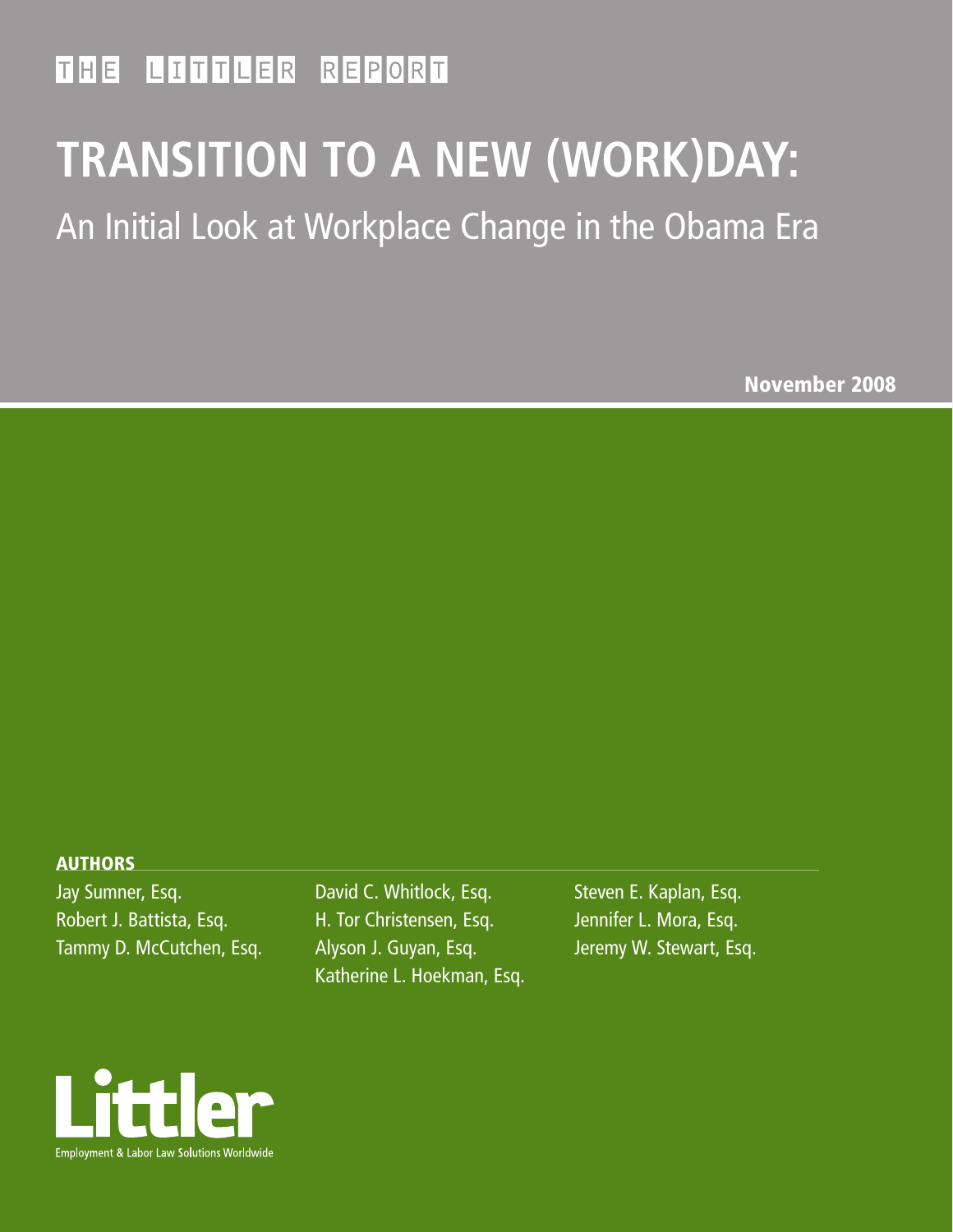#### IMPORTANT NOTICE

We hope that you will find the information in this Littler Report useful in understanding the issues raised by legislative changes that are likely to occur when President-elect Obama and his administration take office in January. This Report is not a substitute for the advice of legal counsel and does not provide legal advice or attempt to address the numerous factual and legal issues that may arise in any labor and employment law matter.

> Copyright © 2008 Littler Mendelson, P.C. All material contained within this publication is protected by copyright law and may not be reproduced without the express written consent of Littler Mendelson.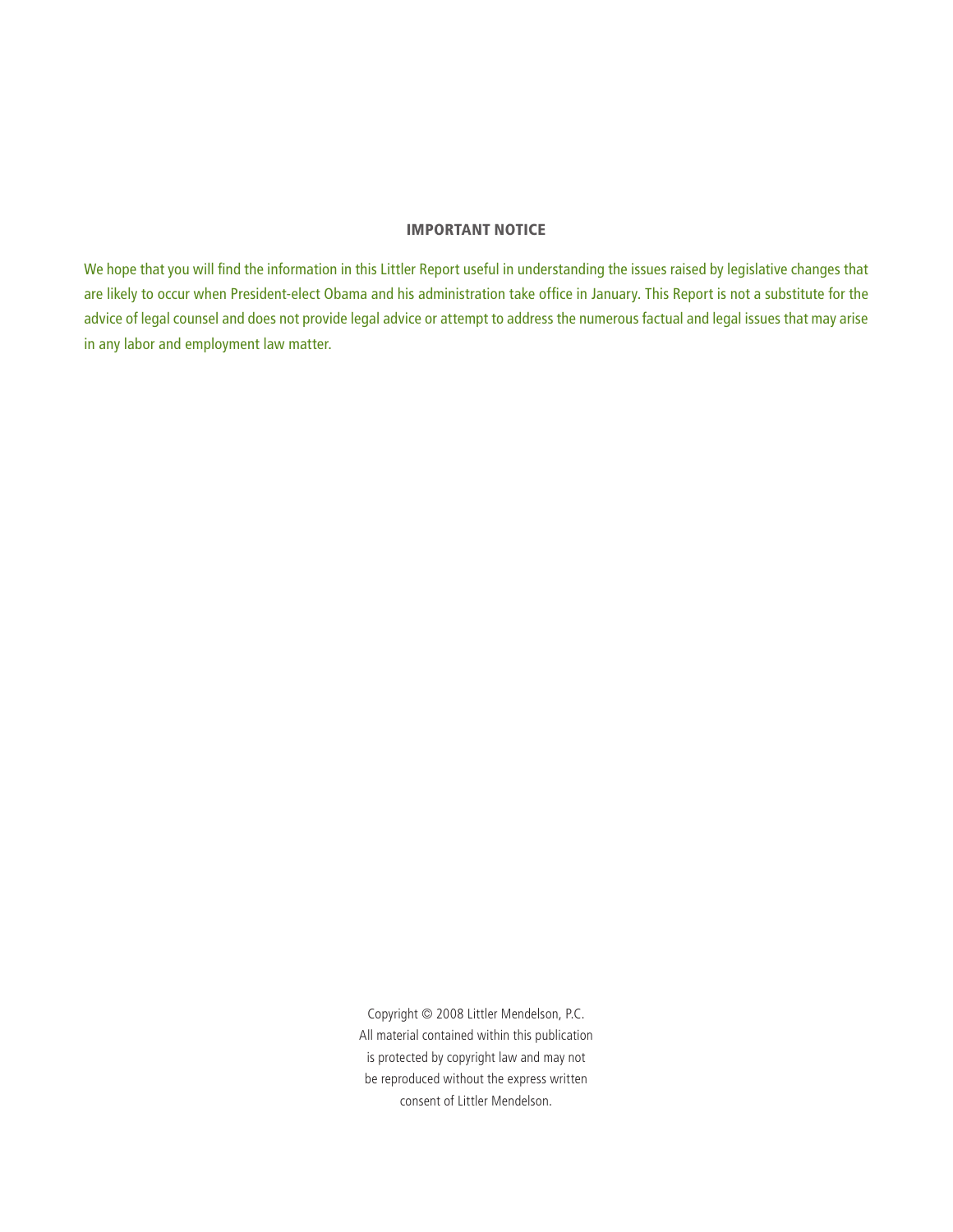## Table of Contents

| <b>Section / Topic</b> | Page #                                                                                                                                                  |
|------------------------|---------------------------------------------------------------------------------------------------------------------------------------------------------|
|                        | 1                                                                                                                                                       |
|                        | 3                                                                                                                                                       |
|                        | $\overline{4}$                                                                                                                                          |
|                        | 18                                                                                                                                                      |
|                        | 20                                                                                                                                                      |
|                        |                                                                                                                                                         |
|                        |                                                                                                                                                         |
|                        | <b>WHO'S WHO IN THE 111th CONGRESS</b><br><b>AND THE NEW ADMINISTRATION</b><br>III. THE LEGISLATIVE WORKPLACE AGENDA<br><b>IV. PREPARING FOR CHANGE</b> |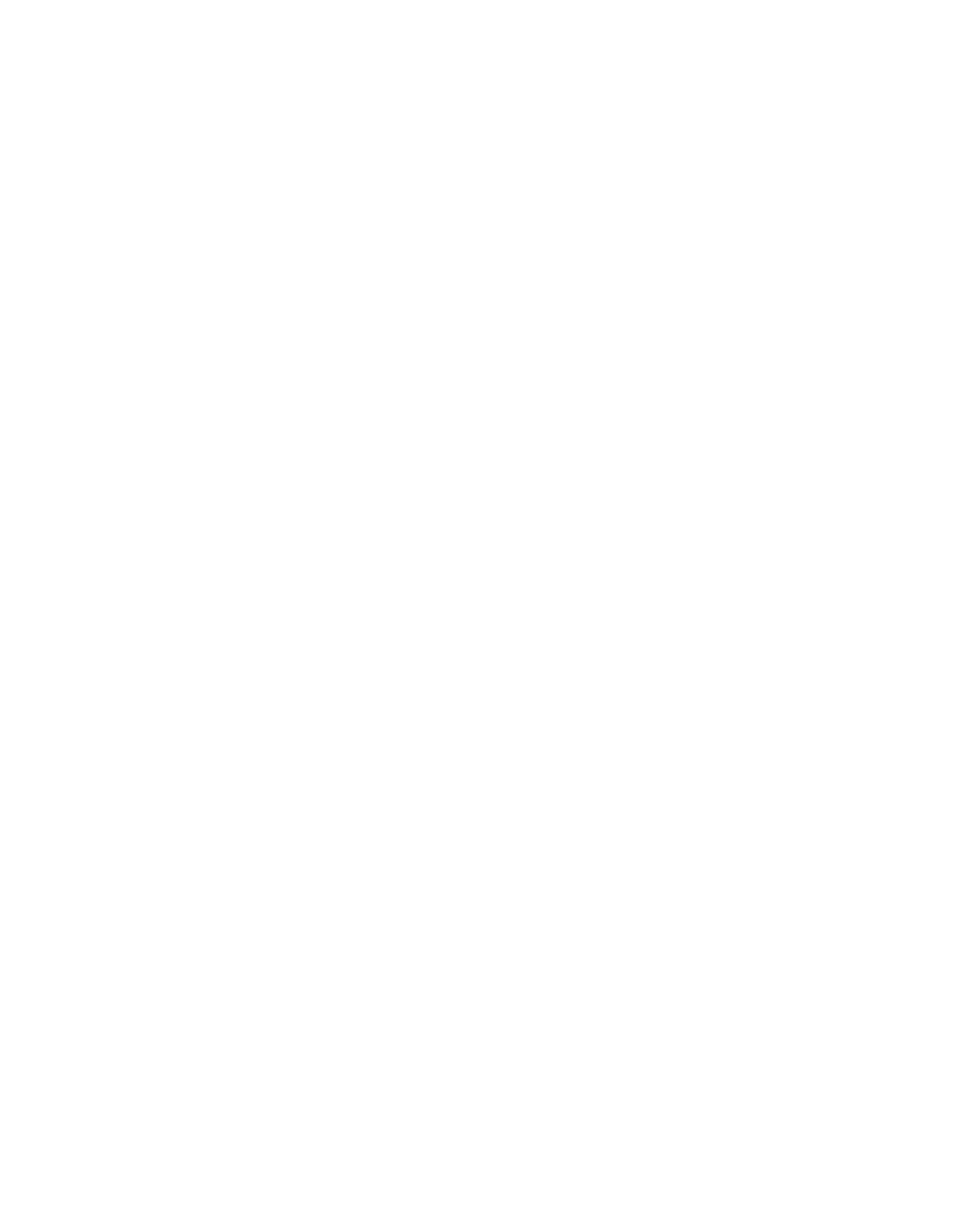### TRANSITION TO A NEW (WORK)DAY: An Initial Look at Workplace Change in the Obama Era

#### I. INTRODUCTION

The decisive election of Barack Obama as the 44th President of the United States supported by strong Democratic majorities in the House and Senate has set the stage for unprecedented legislative and regulatory change in employment and labor laws. A unique combination of forces promises to make the magnitude of these changes a once-in-a-generation occurrence. The single thread potentially moderating the coming tsunami is the composition of the U.S. Senate. The closer the Democratic majority is to the magic number of 60 (a filibuster-proof Senate majority), the greater is the ability to deliver on a perceived mandate for employment and labor law change.

This is a time entirely different from 1993 when then newly elected President Clinton had a two-year window with a similar legislative majority. The following forces have combined to form a near perfect storm. First, organized labor has for more than four years planned for a federal government under Democratic control. Rather than dividing their efforts with a long list of proposed changes as occurred under President Clinton, they have focused on one universal goal, the Employee Free Choice Act. This bill when first introduced in 2003 had more individual sponsors than any prior legislative proposal. The litmus test for organized labor's total support of the Obama presidency was his full support for this legislation, which would grow union membership without traditional secret ballot elections. Presidentelect Obama responded by pledging unqualified support with an enthusiasm rarely seen in American politics. Organized labor contributed over \$200 million dollars to Obama's campaign and provided thousands of union workers to help the campaign with its "get out the vote" effort. Organized labor, recognizing that their membership in the private sector has dropped to 7.5% (a 100 year low), mortgaged its future on the promise of this legislation and this President. It is difficult to conceive that President-elect Obama will backtrack on his promises or diminish his support. Changes to the National Labor Relations Act are coming and the only question is whether the opposition can find sufficient support in the Senate to stop the pro-labor agenda or negotiate compromises.

With the political power of organized labor reaching a new height, a second force is showing its resolve. The civil rights movement that led to Title VII, the Age Discrimination in Employment Act, and the Americans with Disabilities Act has reached a new threshold and momentum with the election of the first African American president. Proudly, we as a country see President-elect Obama confidently assuming the role of the most powerful leader in the world, while we are simultaneously experiencing the destruction of a glass ceiling from the 18 million cracks made by Sen. Hillary Clinton. A new generation of Americans has arrived with role models and an expectation that all of opportunity's doors are open regardless of gender, race, or other protected category.

This powerful force promises to translate into a legislative agenda on civil rights that first addresses battles lost in the Supreme Court (such as the statute of limitations restriction of the Equal Pay Act) and then targets perceived limitations to the enforcement of these cherished values. The effort in the 110th Congress to remove the caps on Title VII damages will find new life in the Age of Obama. But this national civil rights movement touches much more than statute of limitations restrictions and damage caps. Increasingly, gay rights have been identified as civil rights as applied to employment and conditions in the workplace. A meaningful number of states have long provided protections. Now, it seems certain that strong forces will work through Congress and the new president to bring national change. While it is highly unlikely that Congress will recognize gay marriage in the near term, the classic compromise would be a full set of workplace rights including changes in the tax code to recognize domestic partnerships.

Contributing to the perfect storm bringing change, organized labor and the expanded civil rights movement have found common support in the new government. Under normal conditions, this combined force would mandate immigration reform. Two-thirds of the Hispanic vote was for President-elect Obama, and "rights" for undocumented workers is being cast in the language of "civil rights." Organized labor has been highly supportive of recognizing that economically the nation cannot function without the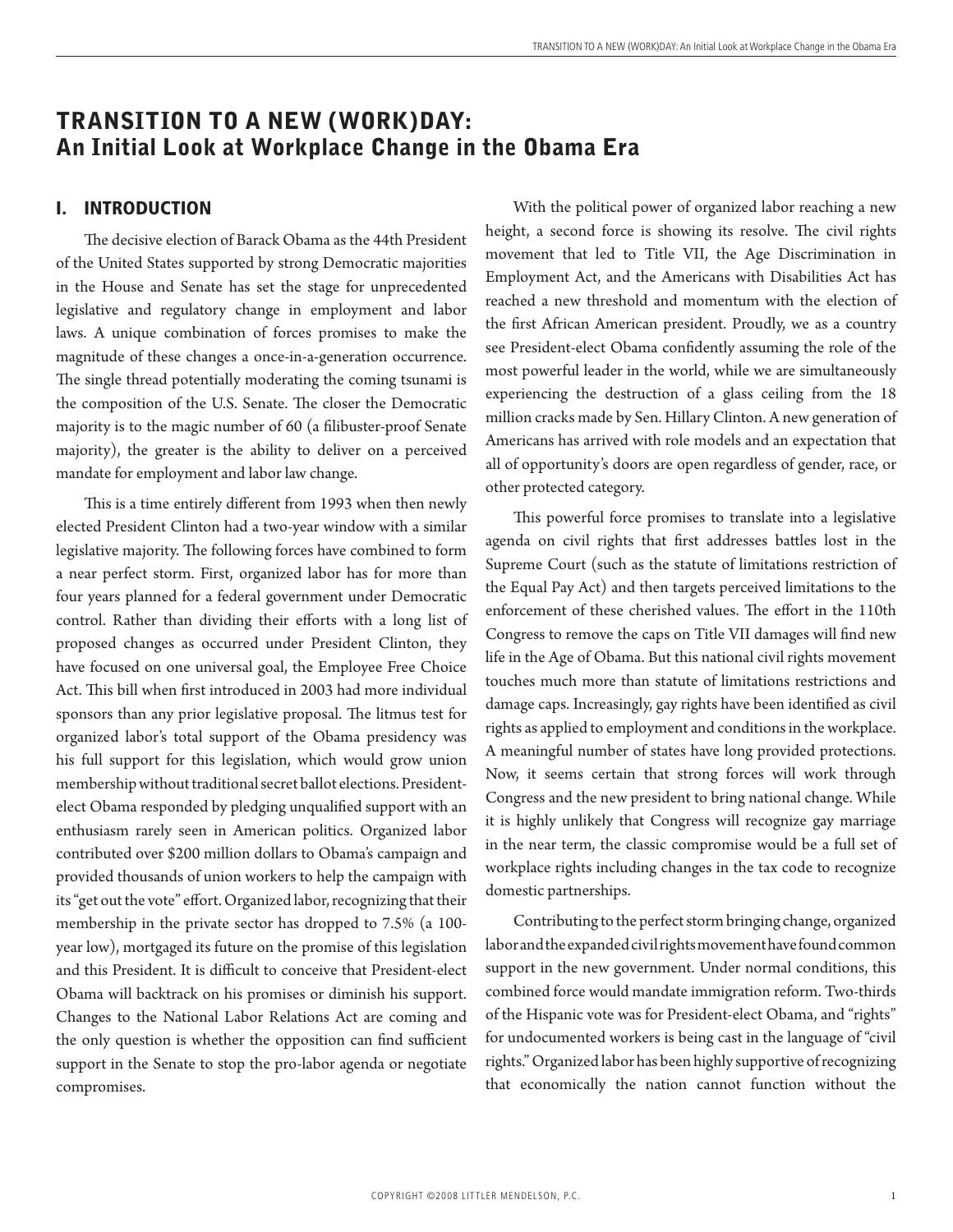estimated 14 million undocumented workers and that they are prime targets for unionization. But these are not normal times. Immigration reform may be delayed, given the current economic conditions, by the concern about the loss of jobs and the growing numbers of unemployed. Nonetheless, the forces for change are strong, and it is very likely that the demand for national security will find it intolerable to have 14 million unidentified people within the country's borders. Any second terrorist event would command an immediate registration process and open the door to a work registration program. With any form of legalized worker status, organized labor is poised to unleash a nationwide membership drive.

While the above forces are formidable and empowered, the strongest contributing force for employment and labor law change comes from the meltdown of the economy. This has been a lifetime event resulting not just in economic contraction but true fear and anger reaching Main Street America. This concern and rage is not confined by national borders. It is a global earthquake being felt by employers worldwide. One's first reaction might be to assume that government will be so focused on economic stimulus packages and fiscal policy that employment and labor law reform would take a backseat. Any such assumption fails to recognize that, right or wrong, there has been a monumental loss of trust in established institutions including corporate America. Needed bailouts, perceived corporate excesses, bankruptcies, conflicts of interest, and even criminal prosecutions are associated with the crisis. To put a face on this "monster" one of the popular cable news programs has been identifying "Culprits of the Collapse." Clearly, such a myopic view is wrong and, overwhelmingly, employers have acted as responsible citizens, but this is not the popular perception. Trust has been lost and it will take time for it to be regained. During the interim, regulation and government oversight are almost certain to follow. This means serious review of a long agenda of possible new employment and labor laws and regulations. Dozens of bills introduced to die in the 110th Congress have the promise of life in the 111th Congress, even with the current economic conditions. Job protection bills, privacy rights, medical care, paid leave proposals, anti-arbitration measures, green energy initiatives, workplace flexibility protections and OSHA reform are just some of the topics covered in this report.

Aside from the legislative agenda, the Obama transition team has had in place for weeks a group looking at changes that can be made soon after taking office through the use of Executive Orders and the regulatory process. This group is focusing on resurrecting Clinton-era policies and reversing many of the initiatives of the Bush Administration. Businesses are likely to see change through new regulations and Executive Orders before feeling any impact from any new legislation enacted by Congress and President Obama.

Employers should be careful not to focus solely on legislation when trying to determine what changes they may face in the coming weeks, months, and years. Every indication is that Presidentelect Obama intends to staff his administration with individuals intent on restoring the regulatory oversight of American business that declined substantially under the Bush Administration. Aside from providing increased funding for the Department of Labor (DOL) and its various branches including the Wage and Hour Division and the Office of Federal Contract Compliance Programs, as well as the National Labor Relations Board (NLRB), the Equal Employment Opportunity Commission (EEOC), and Immigrations and Customs Enforcement (ICE), employers should expect to see an increase in new and revised regulations to protect workers and provide greater oversight and enforcement of employee rights. Who the new administration appoints to run the DOL and other agencies will provide great insight as to what to expect over at least the next four years.

Despite his support for the Democratic workplace agenda and the actions of his transition team to date, much remains to be seen as to how President-elect Obama intends to govern once sworn into office. Certainly, the state of the economy and the final composition of Congress will factor greatly into both his legislative and regulatory agenda and into what becomes a priority both in the first 100 days and during his first year in office. It is certain the laws and regulations governing the workplace will change under the Obama Administration. What is less certain is whether those changes will be dramatic or more subtle; and whether the changes will come quickly or over time.

The authors of this Report believe that strong forces for employment and labor law change will be active over at least the next two years. No judgment is made about the merits of individual proposals or regulations except to recognize that making the national laws of the United States more like Europe or even California will impact jobs and the worldwide competitive marketplace. With technology making distance nearly meaningless, workplaces throughout the world are more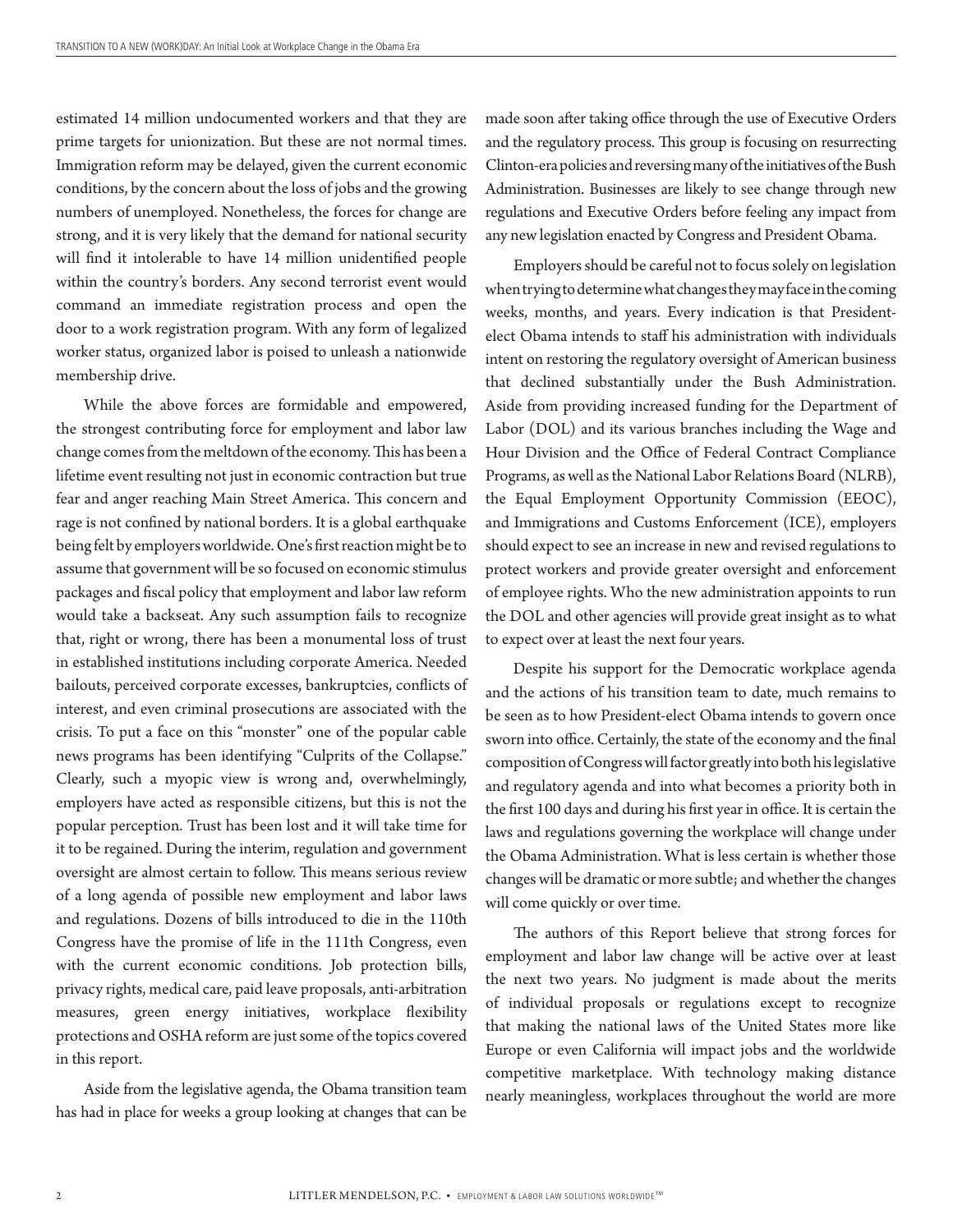connected than ever before. Global supply chains, outsourcing, virtual work environments, a growing skill and education shortage, and the constant flow of information at the speed of light challenge the United States to be competitive. Even well-intended legislation and regulation will make competition more difficult.

In order to begin to educate employers as to what may be coming, this Report examines in detail the legislative agenda President-elect Obama promised to pursue once in office along with potential nonlegislative changes as a starting point for understanding what the Obama era will mean for employers. To continue the educational process, Littler will maintain a federal Legislative and Regulatory Blog to keep employers apprised of the Obama Administration's key appointments and its ability to implement his agenda for the workplace; as well as that agenda's evolution as it winds its way through the legislative and regulatory processes in Washington, D.C.

While Littler is committed to providing employers with the earliest possible notice of pending legislative and regulatory changes, this is the least of our mission. When appointments are made to key government agencies such as the EEOC and the NLRB, as well as the passage of new legislation, our goal is compliance innovation allowing employers to succeed. In this Report, we outline the Obama agenda and the coming potential changes. We provide employers with ten practical steps that can be taken now to be in a positive competitive position when, and if these changes are experienced. Littler can play an important role as subject matter experts testifying before Congress and regulatory agencies on proposed changes; however, it is not our role to merely complain about the coming changes. We seek to anticipate and prepare employers to maintain a work environment of mutual respect, while continuing to achieve business objectives. For example, in 2008 Littler launched its Total Wage and Hour Compliance Initiative responding to the epidemic of wage and hour class actions. Innovative assessments, policy and practice corrections, affirmative defenses, and state of the art live and e-training solutions were suggested. It is in this spirit that we hope to partner with business to find employment and labor law solutions both nationally and worldwide.

#### II. WHO'S WHO IN THE 111th CONGRESS AND THE NEW ADMINISTRATION

#### **Congressional Leadership**

Although this presidential election has unquestionably

brought about "change," the leadership of key congressional committees with authority over labor, employee, and immigration matters in Congress will likely remain the same when the 111th Congress convenes in January 2009. As discussed in the introduction, the Democratic Party gained at least seven seats in the Senate and at least 23 seats in the House, meaning that they may pick up seats on these key committees. This is important because while the moderates will control the fate and ultimate shape of any labor and employment-related legislation that is reported out of committee, it is the committees that will determine the congressional labor and employment agenda.

In the Senate, Sen. Ted Kennedy (D-MA), who was not up for reelection, will retain control of the Health, Education, Labor, and Pensions (HELP) Committee. Senator Kennedy has proven a strong supporter of organized labor over his career and a champion of laws that favor the worker. He has a strong influence over his committee and the shape of the legislation that emerges from it. All major labor and employment law legislation will pass through this committee, meaning that it will be critical to watch what happens in the HELP Committee as the battle over some fundamental labor and employment law changes unfold. Sen. Max Baucus (D-MT) will continue to control the Senate Finance Committee, which has jurisdiction over health care, tax, and pension issues. The third committee to watch closely is the Judiciary Committee, which will be led by Sen. Patrick Leahy (D-VT) as chair. The Judiciary Committee oversees confirmation of Supreme Court justices as well as immigration reform legislation.

In the House, Rep. George Miller (D-CA) will return to chair the House Education and Labor Committee. Like Sen. Kennedy, Rep. Miller is a long-time Capitol Hill veteran and a strong supporter of organized labor and the American worker. He retains strong control over his committee and introduced in the House most of the major labor and employment legislation in the 110th Congress. He will again take the lead on pushing labor and employment reforms through the House. Rep. Dale Kildee (D-MI) will chair the very important Health, Education, Labor and Pensions Subcommittee where the majority of labor and employment legislation initiates. Rep. Charlie Rangel (D-NY) will return to chair the House Ways and Means Committee, which is responsible for tax policy, employee benefits, and health care reform. Chairing the Judiciary Committee, responsible for oversight of the federal judiciary and immigration reform legislation, will be Rep. John Conyers (D-MI).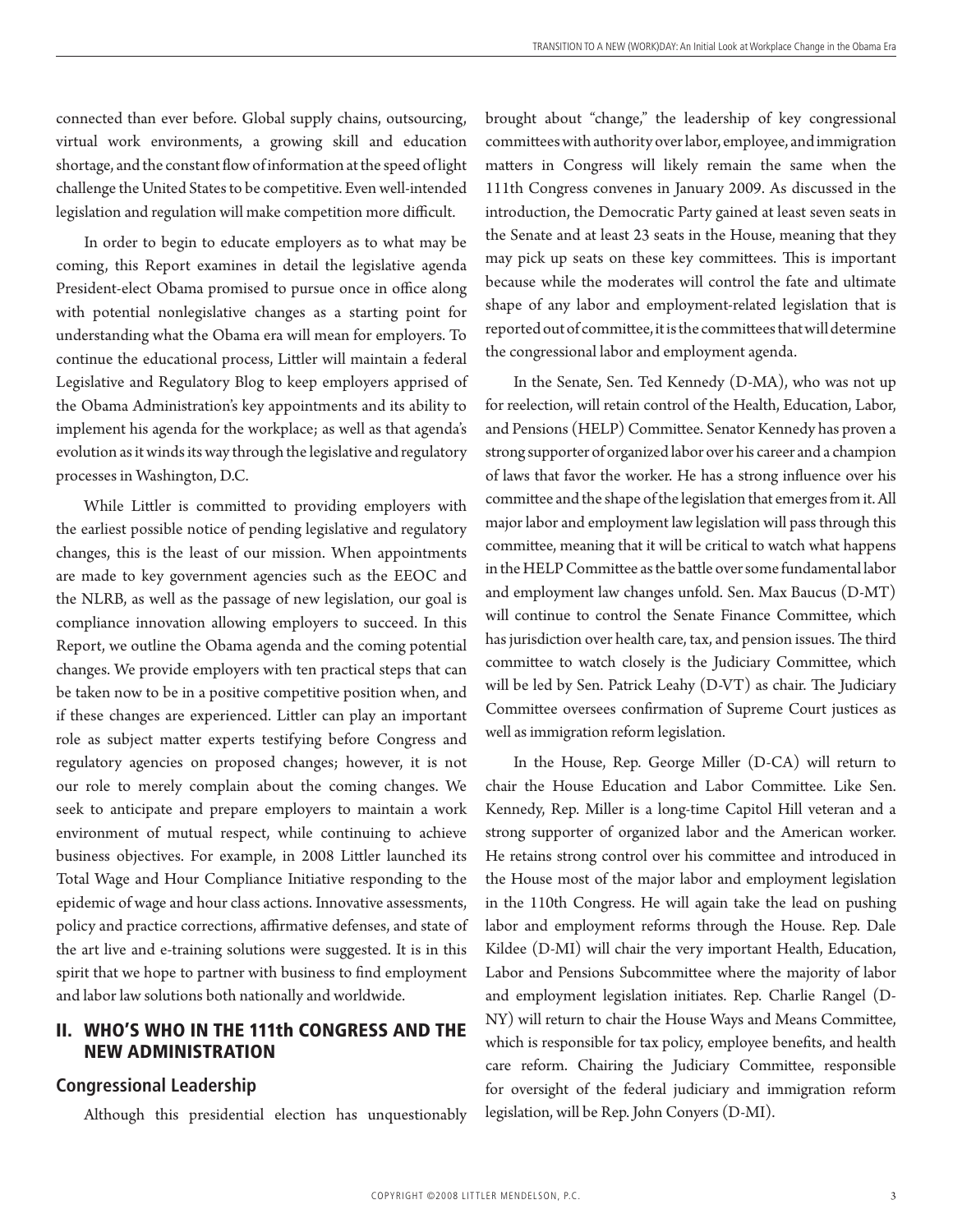Depending on the direction received from the new administration, the fact that the players on the key labor and employment-related committees will remain the same means that most, if not all, of the agenda items reviewed below will likely be reintroduced in the same or similar form and considered at the committee level. With the enhanced Democratic control of the committees in both houses, congressional Democrats will have no problem moving through committee and to the floor of both houses any piece of their labor and employment agenda. If any of the items discussed in this Report are to be modified from their current form, that will most likely occur after the legislation is out of committee and up for vote in either the House or Senate. There, given the composition of both Houses, moderate and "Blue Dog" (fiscally conservative) Democrats along with moderate Republicans will have a great deal of leverage that can be used to help shape compromise legislation on many of these issues or block passage in the Senate if an acceptable compromise cannot be reached. It is also at this level that the new administration will have its voice heard on what parts of the labor and employment agenda are enacted into law, and in what form.

So, as the new administration and Congress commence work on shaping the future of labor and employment law in the United States, interested observers must keep a close eye on what the key players at the Committee level focus on as they set their priorities for the coming year.

#### **Agency Changes**

The Obama transition team already has named the Agency Review Team Leads who are tasked with heading up teams that will review how key government agencies are operating, determine the direction the new administration will want that agency to take, and identify the appropriate individuals capable of carrying out the Obama agenda at the agency level to receive presidential appointments. The key teams to watch will be the Education and Labor team and the Justice and Civil Rights team. The leads for both of these teams are filled with former Clinton Administration officials, signaling that it is very likely that from an agency and regulatory perspective, the new administration may pursue many of the same objectives that were last seen during the Clinton Administration.

Most observers will focus on the key vacancies that Presidentelect Obama will have an opportunity to fill immediately:

- Two vacant commissioner openings on the Equal Employment Opportunity Commission
- Three vacant seats, including the Chair, on the National Labor Relations Board
- Secretary of the Department of Labor
- Leaders of the following divisions of the Department of Labor:
	- o Employment Standards Administration
	- o Wage and Hour Division
	- o Office of Federal Contract Compliance Programs
	- o Occupational Health and Safety Administration

However, just as critical as the leadership in these agencies is who is selected at the next level of presidential appointment tasked with the job of implementing the new administration's labor and employment agenda. While the shape of that agenda is not completely known as of yet, and will depend to a large degree on who is selected to work in those agencies, it is a certainty that the Obama Administration will work to reverse the sharp decline in regulation and oversight of businesses under the Bush Administration. Companies can expect increased funding for the key agencies tasked with addressing employment issues and protecting employees. With increased funding will come the ability for those agencies to proactively police employers for compliance with employment laws and regulations, as well as the ability to enhance the myriad of regulations with which companies are forced to comply. Therefore, who will be selected to lead and work in these agencies is a crucial issue that bears close observation.

#### III. THE LEGISLATIVE WORKPLACE AGENDA

#### **Labor-Management Relations**

Organized labor's fervent support of President-elect Obama during his run for the White House is well documented. During his campaign, President-elect Obama emphasized his desire to strengthen the labor movement, primarily through legislation aimed at enhancing labor's ability to organize workers. With the current state of the economy causing the incoming administration and Congress to assess their immediate legislative priorities, the new administration's labor agenda may not receive the attention organized labor believes it deserves. However, it is a near-certainty that the 111th Congress and President Obama will focus on labor law reform in 2009.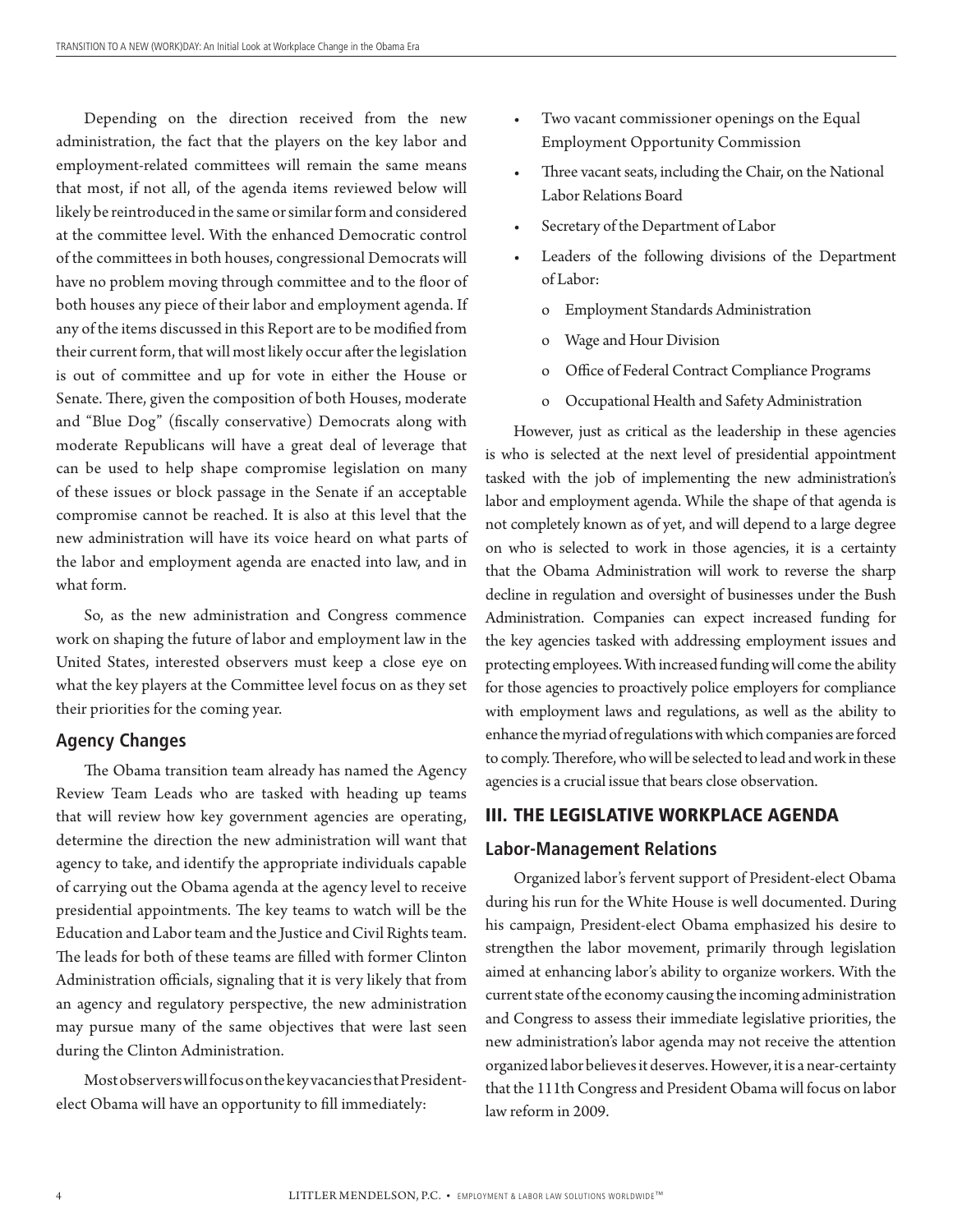During the campaign, the Obama-Biden campaign characterized the new administration's labor agenda as follows: Obama and Biden will strengthen the ability of workers to organize unions. [Obama] will fight for passage of the Employee Free Choice Act. Obama and Biden will ensure that [Obama's] labor appointees support workers' rights and will work to ban the permanent replacement of striking workers. Obama and Biden will also increase the minimum wage and index it to inflation to ensure it rises every year.<sup>1</sup>

To that end, President-elect Obama supported the labor legislation below during the most recent congressional year.

#### **Organizing Workers**

In February, 2007, the **Employee Free Choice Act** (EFCA) (H.R. 800, S. 1041) was introduced in the 110th Congress by Rep. George Miller (D-CA) and Sen. Ted Kennedy (D-MA), after several versions failed to emerge from committee in prior Congresses. The EFCA was passed in the House of Representatives in March 2007, but stalled in the Senate after its supporters lost a cloture vote 51-49, thereby failing to end a filibuster of the legislation by the opposition. President-elect Obama, while in the Senate, was one of the co-sponsors of the EFCA. The EFCA, if enacted in its current format in the 111th Congress, would result in sweeping changes to the National Labor Relations Act (NLRA), rivaling those created by the original Wagner Act that was passed in 1935. Specifically, it would amend the NLRA to:

- 1. Require the NLRB to certify a labor union as the exclusive bargaining representative of employees through submission by the union of authorization cards signed by a majority of employees ("card check"), without the benefit of a government-supervised, secret ballot election, if requested by the organizing union;
- Permit binding interest arbitration if an employer and a 2. newly certified union are unable to reach a first contract within a specified number of days (90 days in the version of the EFCA passed by the House in 2008); and
- Expand the NLRB's remedial power for employer unfair 3. labor practices during union organizing campaigns and during bargaining for first labor contracts, including the authority to award civil penalties.

The EFCA is organized labor's top priority for 2009. In fact, organized labor plans to strongly advocate consideration and passage of the EFCA in the first 100 days of the new administration. President-elect Obama included the EFCA in his campaign platform, and has repeatedly stated that he will sign the law if passed after he becomes president. However, it is unclear what the EFCA will look like at that point. It is likely that it will be reintroduced in the same form as in 2007, but the ultimate composition of the Senate will determine whether it passes and in what form. Depending on how close the EFCA's supporters are to being able to invoke cloture, thereby preventing a filibuster by opponents of the EFCA, the proposal may meet the same fate it did in the 110th Congress and die in the Senate; or it may be substantially altered by a bipartisan coalition in a manner that enhances labor's ability to organize but possibly without aspects of the controversial card check and arbitration provisions.

#### **Legislation Prohibiting Right to Work Laws**

In many collective bargaining agreements between employers and unions, it is common for the parties to agree to a "union security" clause, which requires workers to pay union dues or their equivalent in order to work for the company. However, Section 14(b) of the Taft-Hartley Act permits states to enact legislation that prohibit that type of agreement. Twenty-two states<sup>2</sup> have enacted this type of legislation – known as "Right to Work" laws – which prohibit unions and employers (as part of a collective bargaining agreement) from agreeing to make an employee's membership in the union a condition of employment. Historically, due in large part to these Right to Work laws, businesses in these states are not as heavily unionized as companies in states where union membership can be compelled for all of a company's employees. Accordingly, one measure being pushed by organized labor, supported by President-elect Obama, is a proposal to repeal Section 14(b) that would overturn the Right to Work laws throughout the country. The bill was introduced on July 10, 2008, by Rep. Brad Sherman (D-CA) as H.R. 6477 and remained at the committee level. The result of a repeal would be a substantial increase in dues from Right to Work states, as unions begin to insist that all unionized employees pay union dues or their equivalent, instead of payment being voluntary in those states as it stands today. In recent years, numerous bills have been introduced that would repeal Section 14(b), but none have had any success in making it to a vote. With the support of President Obama, the repeal of Section  $14(b)$  could get a more serious hearing in the 111th Congress.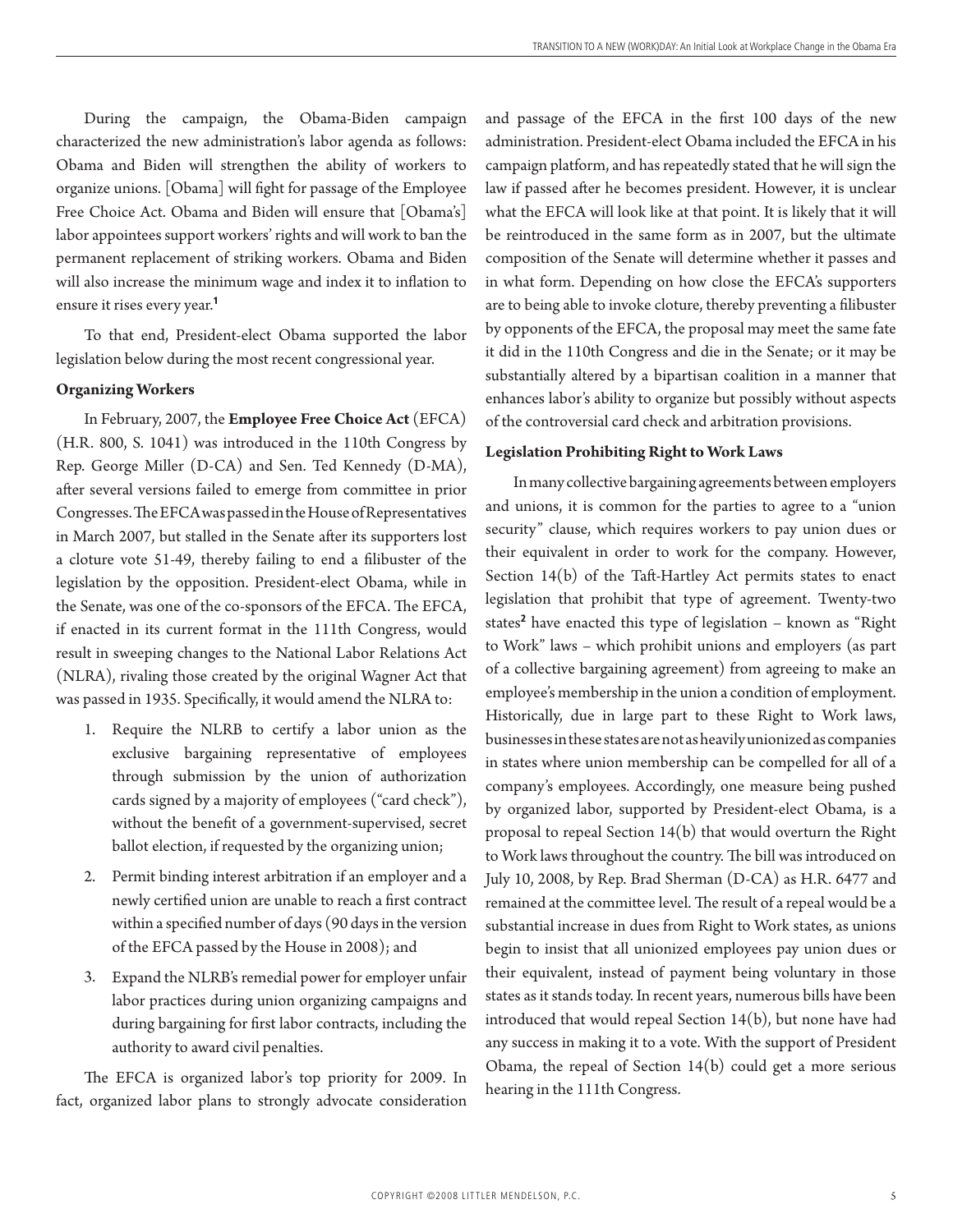Notably, the last time a serious attempt was made to repeal Section 14(b) was in the Johnson Administration, which was also the last time a Democratic candidate for President won election with as large a percentage of the popular vote as did Presidentelect Obama in 2008. A bill to repeal Section 14(b) passed the U.S. House in July 1965, and despite the support of a majority of senators, failed to overcome a filibuster. However, the issue created the country's first nationwide debate over compulsory unionism, and resulted in re-election problems for some supporters of the repeal. Thirty-nine House members who had voted to repeal Section 14(b) were defeated in primaries or the general election the following year, and not one supporter of Section 14(b) was defeated by a supporter of the repeal.

#### **Reclassification of Supervisors**

**The Re-Empowerment of Skilled and Professional Employees and Construction Trade Workers (RESPECT) Act** was introduced into the Senate and House of Representatives on March 22, 2007, by Sen. Christopher Dodd (D-CT) and Reps. Robert Andrews (D-NJ) and Don Young (R-AK) (S. 969; H.R. 1644). The bills were referred to committee and never made it to the floor for a vote. The purpose of the proposed legislation was to reclassify, under the NLRA, tens or thousands (or more) of supervisors as rank and file employees, who would then be subject to union organizing. The RESPECT Act would do this by changing the 60-year old definition of *supervisor* contained in Section  $2(11)$  of the NLRA to one that would include many of the employees who are currently considered supervisors.

Prior to 2006, the NLRB had a long history of inconsistently applying its definition of a supervisor. That inconsistency led several courts of appeals to question the deference to which the NLRB's decisions on this issue were entitled, and caused the Supreme Court twice to reject NLRB interpretations of the definition of a supervisor. Under current law, in order to be considered a supervisor, an individual must spend a majority of his or her time performing any one of a list of supervisory functions defined in the NLRA:

The term "supervisor" means any individual having authority, in the interest of the employer, to hire, transfer, suspend, layoff, recall, promote, discharge, assign, reward, or discipline other employees, or responsibly to direct them, or to adjust their grievances or effectively to recommend such action, if in connection with the foregoing the exercise of such authority is not of a merely routine or clerical nature, but requires the use of independent judgment.

Most supervisors fall into that category by qualifying under the terms "assign," "responsibly to direct" and/or "independent judgment." Late in 2007, the NLRB issued three decisions concerning supervisory status in which the NLRB clarified the meaning of those three key terms, known as the "*Oakwood*" line of decisions. These cases expanded the scope of those terms and, accordingly, the number of individuals classified as supervisors for the purpose of the NLRA.

The RESPECT Act is a direct response to the *Oakwood* decisions. It would eliminate "assign" and "responsibly to direct" from the list, which would move tens of thousands of front line and low-level supervisors within the protection of the NLRA. As a consequence, these supervisors could be forcibly included in, or "accreted" into, bargaining units. In reality, the essential role of a supervisor is managing and directing other employees' work. Very few supervisors actually spend a majority of their time hiring, firing, rewarding, or disciplining employees. They spend part of their time managing the employment status of their workers, but the majority of their time is spent directing those employees' work.

In short, the RESPECT Act goes beyond a simple reversal of the *Oakwood* line of cases and represents a fundamental change to who can be organized by labor. Along with the EFCA, this bill is a top priority of organized labor. With some level of bipartisan support, the bill will get a fair hearing and may eventually be enacted in some form, perhaps as part of a larger attempt to modify the NLRA in order to fix what some critics see as flaws within the law.

#### **Patriot Employers Act**

The **Patriot Employers Act** was introduced in the Senate in August 2007 by Sen. Richard Durbin (D-IL) (S. 1945) and co-sponsored by President-elect Obama. A companion bill was introduced by Republicans in the House entitled the **Eagle Employers Act**. Both bills are designed to use the tax code as a carrot to encourage U.S. companies to create jobs within the U.S. that meet specified standards. A company that elects to be designated as a "Patriot Employer" would receive a 1% tax credit if it:

. Maintains its headquarters in the United States;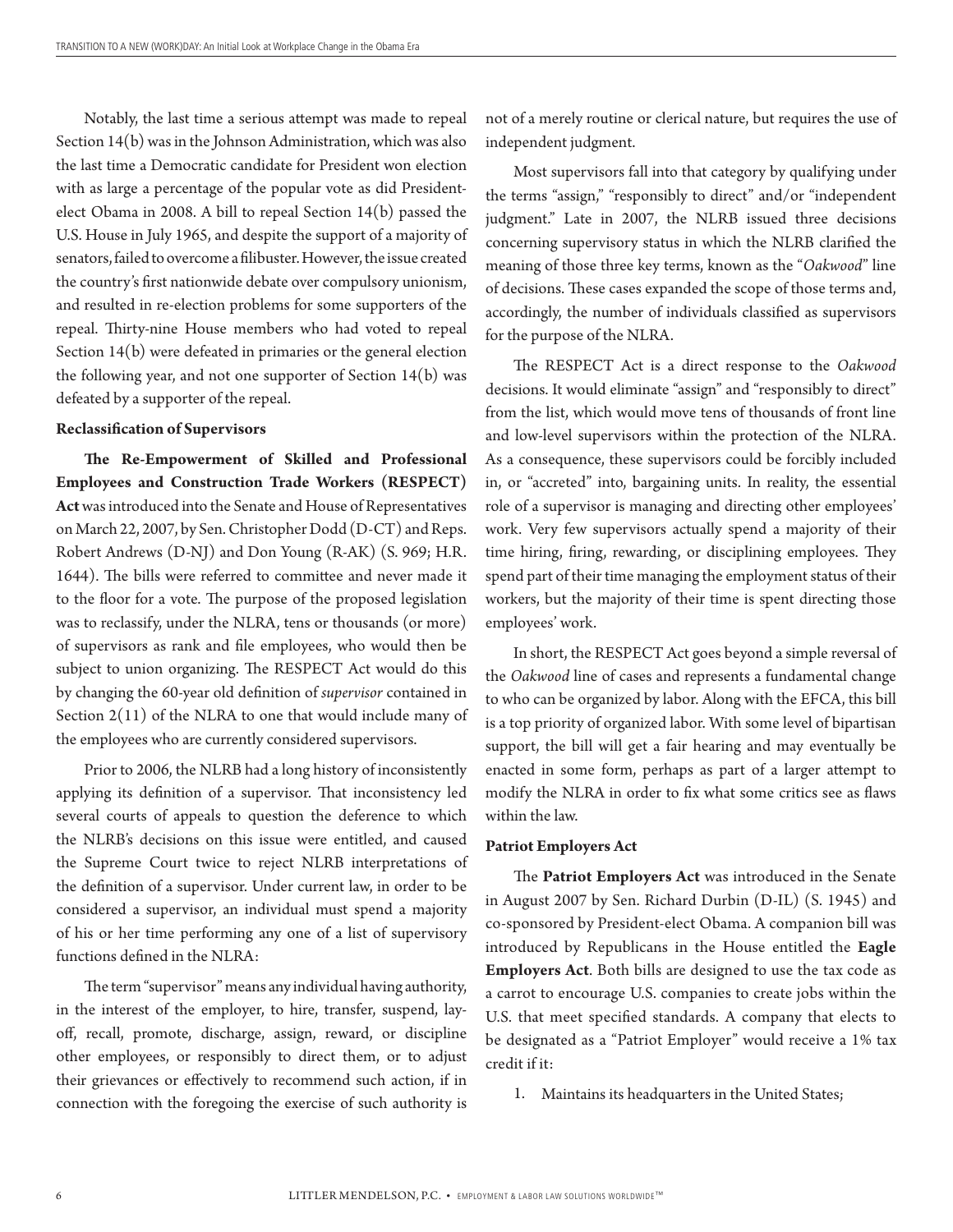- Pays at least 60% of the health care premiums of its 2. employees;
- Observes a policy requiring neutrality in employee 3. organizing drives;
- Maintains or increases the number of its full-time 4. workers in the United States relative to its full-time workers outside of the United States;
- Provides full differential salary and insurance benefits 5. for all National Guard and Reserve employees called to active duty; and
- 6. Provides its employees with a certain higher levels of compensation and retirement benefits.

Employers would not be required to become Patriot Employers – the program is completely optional. To finance the loss of tax revenue from Patriot Employers, the legislation provides that American companies with subsidiaries abroad would have to pay the U.S. corporate tax on profits earned abroad, rather than the corporate tax of the host country where the profits are earned. Since the U.S. corporate tax rate is currently 35%, and many of the countries around the world have lower tax rates for businesses, this would result in a significant tax increase on earnings earned abroad for companies with foreign subsidiaries. House Republicans have introduced a similar bill, the **Eagle Employers Act**, which has identical provisions, except that the Eagle Employers Act does not include the policy requiring neutrality in employee organizing drives.

During the recent campaign, President-elect Obama spoke often about job creation in the United States and stopping the outsourcing of jobs to other countries. With apparent bipartisan support, it is likely the Patriot Employers Act will be re-introduced and considered early in 2009. Because being a Patriot Employer would be voluntary, the bill has appeal to many in Congress; although the tax increases on earnings abroad may prove to be a roadblock to enactment.

#### **Banning of Permanent Replacement Workers**

While no significant legislation has been considered recently, the prohibition on the use of permanent replacement workers by employers being struck is something high on organized labor's agenda and championed by President-elect Obama. Currently, when a union engages in an economic strike, a company can hire "permanent replacement" workers to take

the place of striking employees. When the strike is over, the permanent replacements can lawfully remain in their positions. The employees they replaced are not terminated, but cannot immediately return to work absent openings for which they are qualified. Otherwise, they go on a re-hire list and in some cases do not return for some length of time, if ever. The use of permanent replacements is a significant tool for employers to blunt the effectiveness of a strike and gives the employer substantial leverage in labor negotiations.

For obvious reasons, organized labor would like to see this tool taken away from employers. Accordingly, the banning of permanent replacements is part of the labor agenda just as it was in the 1980's when labor pushed for overall change in labor law.

#### **National Labor Relations Board**

Currently, three of the five seats on the NLRB remain vacant, including the important position of Chair. Traditionally, the party that controls the White House has three seats on the NLRB and the other party gets one or two seats (independents also can be seated). Under the Bush Administration, the Republicancontrolled NLRB issued several key rulings that organized labor and some Democrats in Congress are determined to reverse. President-elect Obama was supportive of these reversals during his campaign and while in the Senate. As discussed in this Report, some of these rulings are already the subject of legislation such as the RESPECT Act. Others may be overturned either through legislation or through new NLRB rulings. These key cases were:

- IBM Corp.<sup>3</sup> which limited Weingarten rights to unionized employees (Weingarten rights are an employee's right to be accompanied by another employee/representative at a meeting which the employee reasonably believes could lead to discipline); *•*
- *Register Guard*, <sup>4</sup>holding that employers can prohibit employees from using the Company's email system to send union-related email); *•*
- *Dana/Metaldyne*, 5 which provided for a secret ballot election when a union wins a voluntary card check election, provided 30 percent of the bargaining unit requests it within 45 days of the card check election; *•*
- *BE&K Construction*, 6 which made it easier for companies to sue unions for disruptive litigation; *•*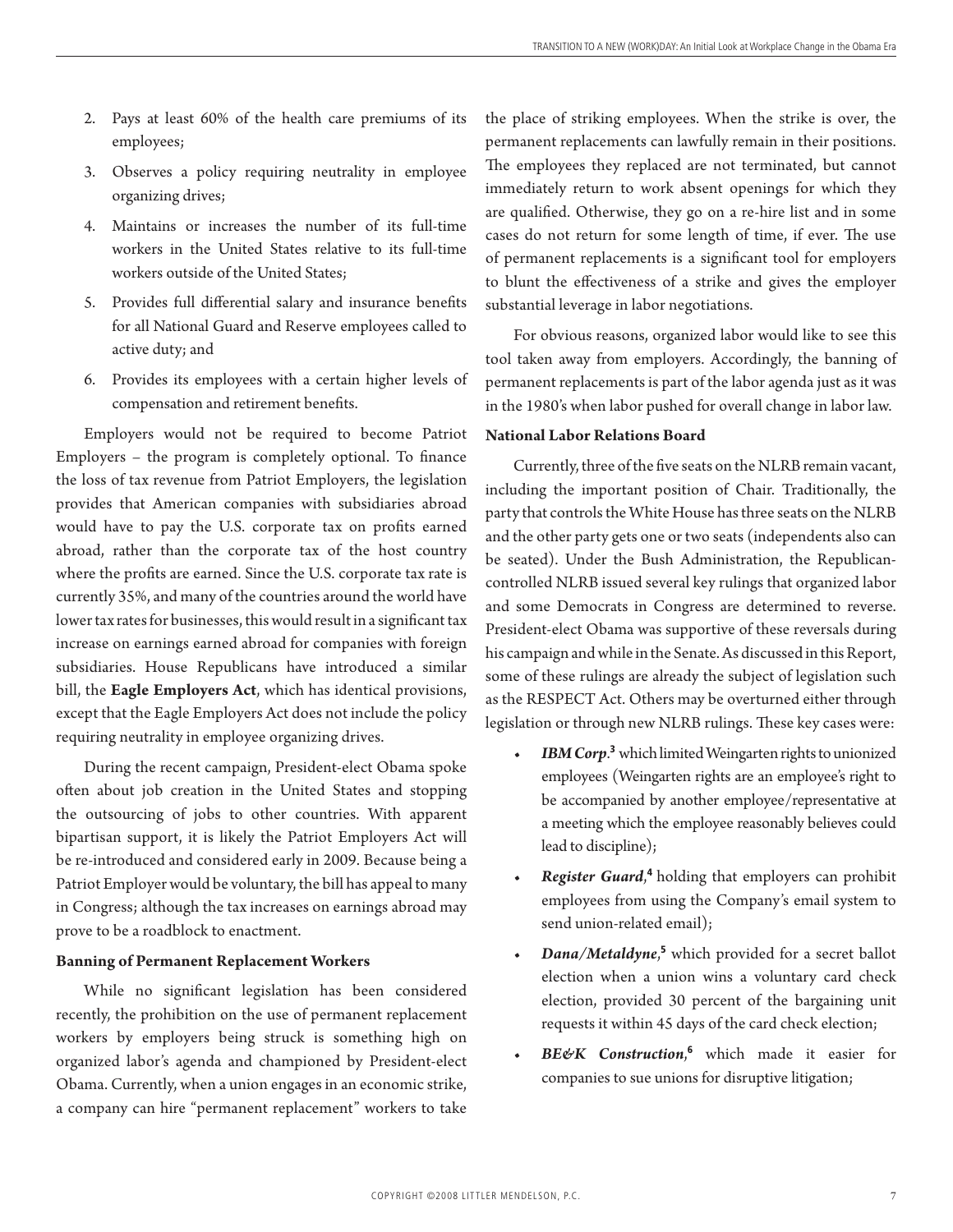- **The 'Salting' Cases**, 7 which (1) required that an employee have a genuine interest in doing the job (and not in organizing the employees) in refusal-to-hire cases; and (2) reduced back-pay remedies for terminating a union "salt"; and **•**
- Brown University,<sup>8</sup> which held that graduate assistants are not employees and therefore not protected by the NLRA, including the right to join a union. *•*
- H.S. Care L.L.C.,<sup>9</sup> which held that temporary employees, who are jointly employed by a personnel staffing agency and the employer, are not members of the bargaining unit unless both employers consent. *•*

Aside from these changes, look for a new Obama-appointed NLRB to be active in enforcing the NLRA and in seeking opportunities to enhance employee and union rights at the expense of management. If the EFCA passes in any form, the Obama NLRB will have the regulatory opportunity to shape how the new law will operate in practice in a way favorable to organized labor.

#### **Work-Family Balance**

The federal government has not been actively involved in the discussion over work-life balance since 1993 when the Family and Medical Leave Act (FMLA) was passed. However, both presidential candidates made work-life flexibility part of their economic platforms during the 2008 election. Therefore, even though for the past fifteen years all policies to assist employees in the struggle between their work life and their home life have come from the private sector or the states, changes are a near certainty during the Obama Administration with some level of bipartisan support. In fact, with the political and economic landscape similar in many ways to when President Clinton took office in 1993, and passed the original FMLA within two weeks of taking office, the new administration and Congress may make passage of workfamily balance legislation their first labor and employment law priority when the 111th Congress convenes in early 2009.

President-elect Obama supports expanding federal mandates for both paid and unpaid leave for employees. He supports: (1) a move to require employers to provide seven paid sick days a year for employees; (2) expanding the FMLA; (3) expanding allowable purposes for family leave; and (4) establishing formal processes for employees to petition their employers for flexible hours. In the 110th Congress, President-elect Obama supported the legislation in the below areas.

#### **Expansion of the Family and Medical Leave Act**

In recent years, a myriad of bills were introduced to expand the reach of the FMLA. Rep. Carolyn Maloney (D-NY), introduced two bills, the **Family and Medical Leave Expansion Act** (H.R. 1369) on March 7, 2007 and the **Family and Medical Leave Expansion Act** (H.R. 1369) on September 29, 2008. Both bills: (1) lower the threshold for companies subject to the FMLA from 50 to 25 or more employees; and (2) provide up to 24 hours of unpaid leave for parent-teacher conferences or to take family members to the doctor for a regular medical or dental appointment. The 2007 version of the bill also included a grant program for states to provide replacement income for new parents and would have added domestic violence as a cause for taking FMLA leave. Rep. Lynn Woolsey (D-CA) introduced a bill on May 17, 2007, the **Balancing Act of 2007** (H.R. 2392), which also contained the concept of five-year grants to state or local governments. In that bill, the grants would be for projects that assist families by providing wage replacement for individuals engaged in family caregiving needs including but beyond those related to the birth of a child. This bill also would have permitted part-time employees to be eligible for FMLA leave. These bills all were referred to committee.

Similar bills have also been introduced in the past few years. The **Family and Medical Leave Expansion Act**, introduced in the Senate on February 3, 2005 (S. 282) included sections entitled the Federal Employees Paid Parental Leave Act and the Time for Schools Act. The **Federal Employees Paid Parental Leave Act of 2005** would have permitted the Office of Personnel Management to contract with one or more employing agencies to conduct a demonstration project that would have provided paid leave for eligible individuals who were responding to caregiving needs resulting from the birth or adoption of a son or daughter or other family caregiving needs. The **Time for Schools Act of 2005** would have amended the FMLA to allow employees covered by the Act to take up to 24 hours, during any 12-month period, of eligible school involvement leave. Additionally, the Federal Employees Paid Parental Leave Act was reintroduced in the House of Representatives in 2006, 2007 and 2008 (H.R. 3158, 3799 and 5718, respectively) and in the Senate in 2008 (S. 3140). This Act would have provided a portion of the 12 weeks of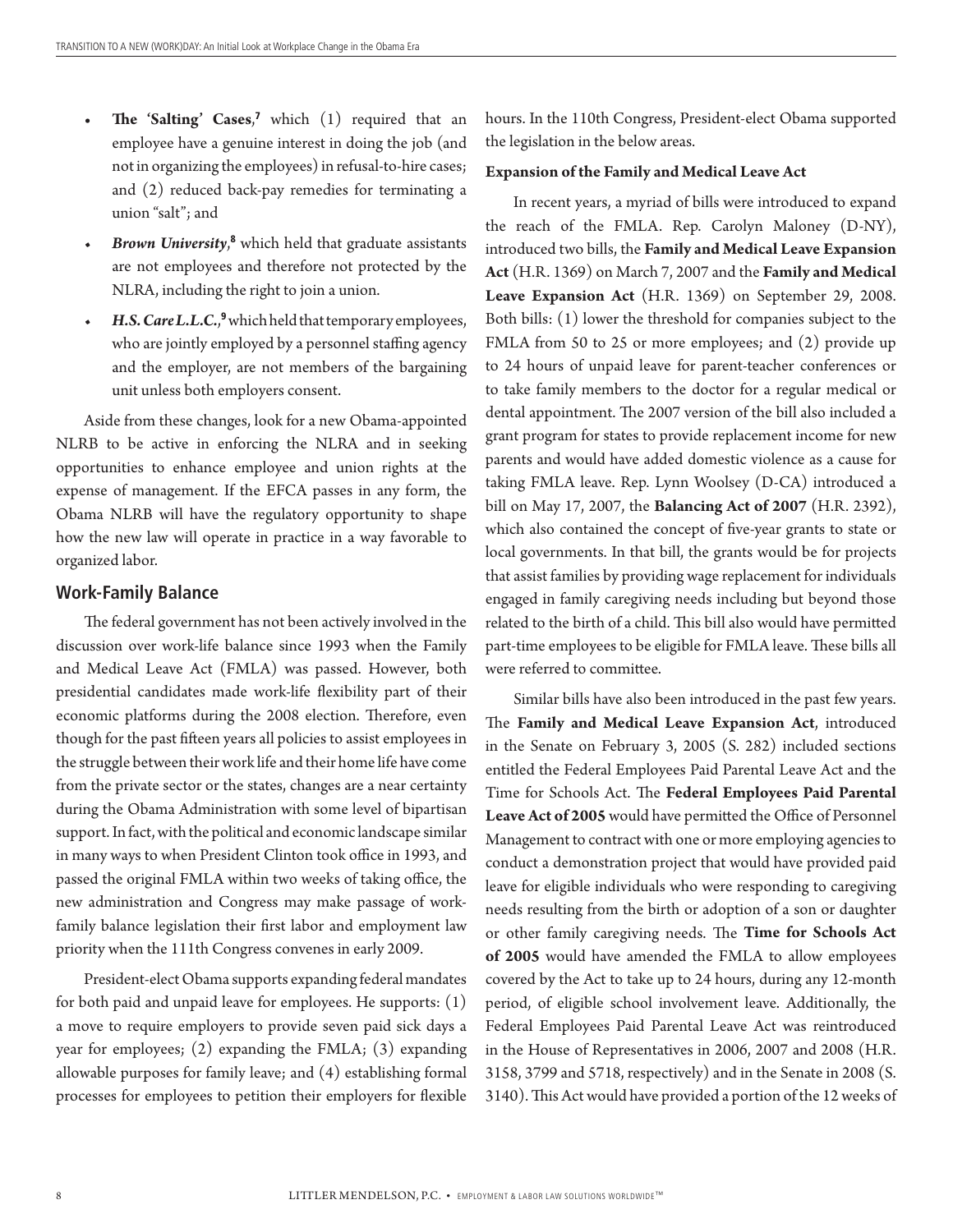parental leave available to a federal employee to be paid and to be used for other purposes.

In the Senate and House of Representatives Sens. Chris Dodd (D-CT) and Ted Stevens (R-AK) also recently introduced two versions of the **Family Leave Insurance Act** (S. 1681, H.R. 5873), on June 21, 2007, and April 22, 2008, respectively, which would have required a Family and Medical Leave Insurance program for covered employers. Employees and employers would pay shared premiums into an insurance fund that would finance paid family and medical leave for workers. This program would have entitled eligible employees to family and medical leave insurance benefits for a total of eight workweeks of leave taken under the FMLA or other authority during any 12-month period for any of the following reasons:  $(1)$  the birth of a son or daughter;  $(2)$  the placement of a son or daughter with the employee for adoption or foster care; (3) to care for the spouse, son, daughter or parent of the employee with a serious medical condition; or (4) to care for one's own serious health condition.

In one form or another, as a whole, these bills are designed to: (1) expand the coverage of the FMLA to smaller employers and permit use of FMLA leave for more purposes; and (2) provide for paid FMLA leave. Given the bipartisan nature of the bills, expansion of the FMLA to smaller employers and for additional circumstances is very likely during the Obama Administration. However, while Congress will certainly reconsider some type of paid FMLA as well, that change is less certain as the Obama Administration may work toward funding a series of pilot initiatives at the state level prior to pushing for federallymandated paid FMLA leave nationwide. The idea of the five-year grant programs will be resurrected and stands a good chance of being enacted.

#### **Expansion of Paid Sick Days**

In order to ensure that all working Americans can address their own health needs and the health needs of their families, the Obama Administration will likely seek to require all employers to provide paid sick days to their employees. By seeking early and routine medical care for themselves and their family members, it is believed that the costs of public and private health care could be diminished. One way to assist employees in seeking regular care would be to require employers to provide paid time off. Currently, such policies have been left up to the individual private employer or the states to enact. Recently, the City of San Francisco (effective February 5, 2007), the District of Columbia (effective November 13, 2008) and the City of Milwaukee (effective February 2009) have enacted laws requiring paid sick days.

**The Healthy Families Act** was first introduced in both the Senate and House of Representatives in 2005 (S. 1085, S. 932, and H.R. 1902) and was reintroduced in 2007 (S. 910, H.R. 1542) by Sen. Ted Kennedy (D-MA) and Rep. Rosa DeLauro (D-CT) with President-elect Obama as a sponsor in the Senate. The Senate version of the 2007 bill required employers with 15 or more employees to provide a minimum paid sick leave of seven days annually for those who work at least 30 hours per week and a prorated annual amount for those who work less than 30, but at least 20, hours a week. Under this Act, employees would have been allowed to use such leave to meet their own medical needs or to care for the medical needs of certain family members, and accrued sick leave would have carried over from year to year. Additionally, this Act would have required employers to post notice of the requirements under the Act. If notice was not posted, employers would have been subject to civil penalties for the violation. Employees would also have had a right of action to recover damages or receive equitable relief in federal or state court. This law would have provided a two-year statute of limitations, with a third year added for a willful violation.

With the additional burden the imposition of paid sick leave would put on businesses in today's economy, passage of a renewed version of the Healthy Families Act in 2009 is not probable. However, another option that President-elect Obama has discussed is testing the idea on a state level with grants and/or pilot programs. Alternatively, some type of paid sick leave, with fewer days, might become part of an omnibus work/family balance piece of legislation in conjunction with paid FMLA leave.

Another alternative introduced by Rep. Cathy McMorris-Rodgers (R-WA) is the **Family-Friendly Workplace Act** (H.R. 6025). Introduced on May 13, 2008, this bill would permit the use of "comp time" in the private sector. Employers would be permitted to offer employees the option of taking paid time off in lieu of cash wages for overtime hours worked, at the employee's discretion. This option is currently available to federal workers (and is very popular), but unlawful in the private sector. A compromise on paid sick leave might include this type of approach.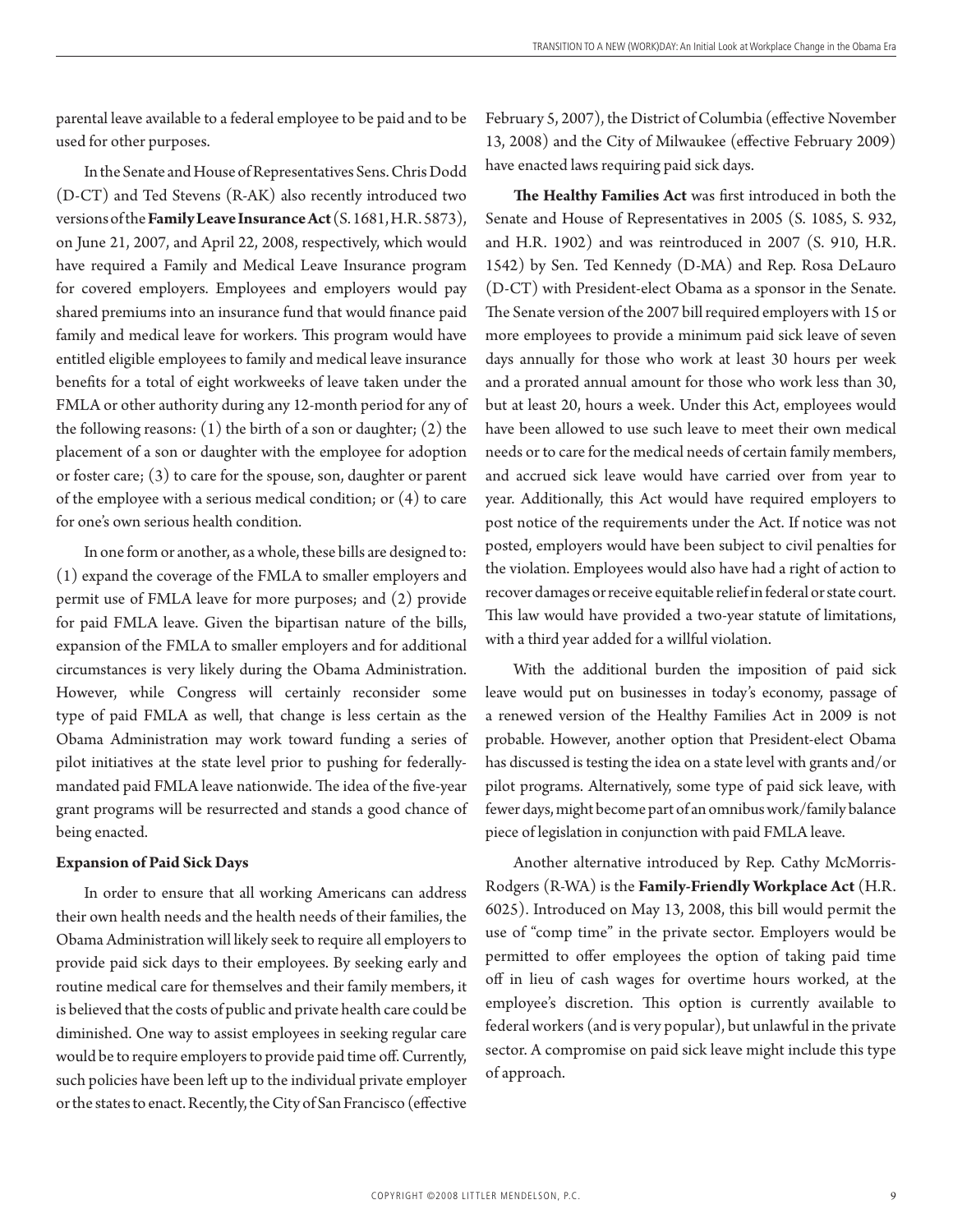#### **Expansion of Flexible Work Arrangements**

Currently, it is an individual employer's independent decision whether to offer flexible work arrangements, such as alternative work schedules and/or telecommuting programs to their employees. While many businesses can benefit from providing such flexibility to their employees, these arrangements do not fit all business environments. Congress will likely reintroduce legislation mandating flexibility in the workplace and the new Obama Administration will seek to make the federal government a model employer in terms of adopting flexible work schedules and permitting employees to petition to request flexible arrangements.

The **Working Families Flexibility Act** was first introduced in December 2007 in the House of Representatives by Rep. Carolyn Maloney (D-NY) and in the Senate by Sen. Ted Kennedy (D-MA) (S. 2419, H.R. 4301), with President-elect Obama as co-sponsor of the Senate legislation. As drafted in 2007, this Act would give working Americans the right to request flexible work options to balance the demands of their jobs and home life. This legislation was patterned after similar laws in Europe.

The Senate bill would have authorized an employee to request from an employer a change in the terms or conditions of the employee's employment if the request relates to: (1) the number of hours the employee is required to work; (2) the times when the employee is required to work; or (3) where the employee is required to work. Additionally, it set forth certain duties for the employer with respect to such requests. Upon receiving such a request, an employer was required to hold a meeting with the employee to discuss his or her application and provide a written decision regarding the application. If the application was rejected, the employer was required to provide a reason for the denial. Under the 2007 bill, the employee had a right to request reconsideration of the employer's decision, and the employer and employee were required to once again meet on the reconsideration. The employer's final decision had to be in writing, and, if reconsideration was denied, the employer was required to state the grounds for denial in writing. This bill would have authorized an employee to file a complaint with the Administrator of the Wage and Hour Division of the Employment Standards Administration of the DOL for any violations of the rights granted under the Act. Additionally, the Administrator could investigate and assess civil penalties or award equitable

relief such as employment, reinstatement, promotion, back pay and a change in the terms or conditions of employment.

Out of all the work/family balance legislation that has been introduced to date, this legislation is seen as the least harmful to employers, or at least has less direct economic costs. But President-elect Obama has hinted that his administration may use the federal government employees as test cases to understand the benefits and pitfalls of this type of change in the workplace before making it applicable to the private sector.

#### **Discrimination in the Workplace**

#### **Discrimination Litigation Reform**

In January 2008, Democrats in both chambers introduced the **Civil Rights Act of 2008**, (S. 2554, H.R. 5129) intended to "restore, reaffirm, and reconcile legal rights and remedies under civil rights statutes." Introduced by Sen. Ted Kennedy (D-MA) and Rep. John Lewis (D-GA), the legislation broadens remedies for aggrieved employees, including undocumented workers, limits defenses to employers, expands definitions in favor of employees, and enlarges the pool of employees who may sue in court. The legislation was referred to the appropriate committees and never made it to the floor of either chamber.

The legislation eliminated caps on compensatory damages (now \$300,000) and added the availability of punitive damages for violations of Title VII of the Civil Rights Act of 1964 and the Americans with Disabilities Act. In addition, employers found to have violated the Fair Labor Standards Act would also be liable for compensatory and punitive damages, in conjunction with the plethora of remedies already available to aggrieved employees.

The legislation affects how employers litigate and defend against certain claims. Employers defending against Equal Pay Act claims would not rely solely on the "bona fide factor other than sex" affirmative defense, and it would be more difficult for employers to use the familiar *Farragher/Ellerth* affirmative defense in harassment claims. Currently, if an employer has exercised reasonable care to prevent and correct promptly any harassing behavior, and the plaintiff employee unreasonably failed to take advantage of any preventative or corrective opportunities provided by the employer or to avoid harm otherwise, a harassment claim fails. To prevail in lawsuits, under the proposed legislation, an employer must demonstrate established and adequately publicized effective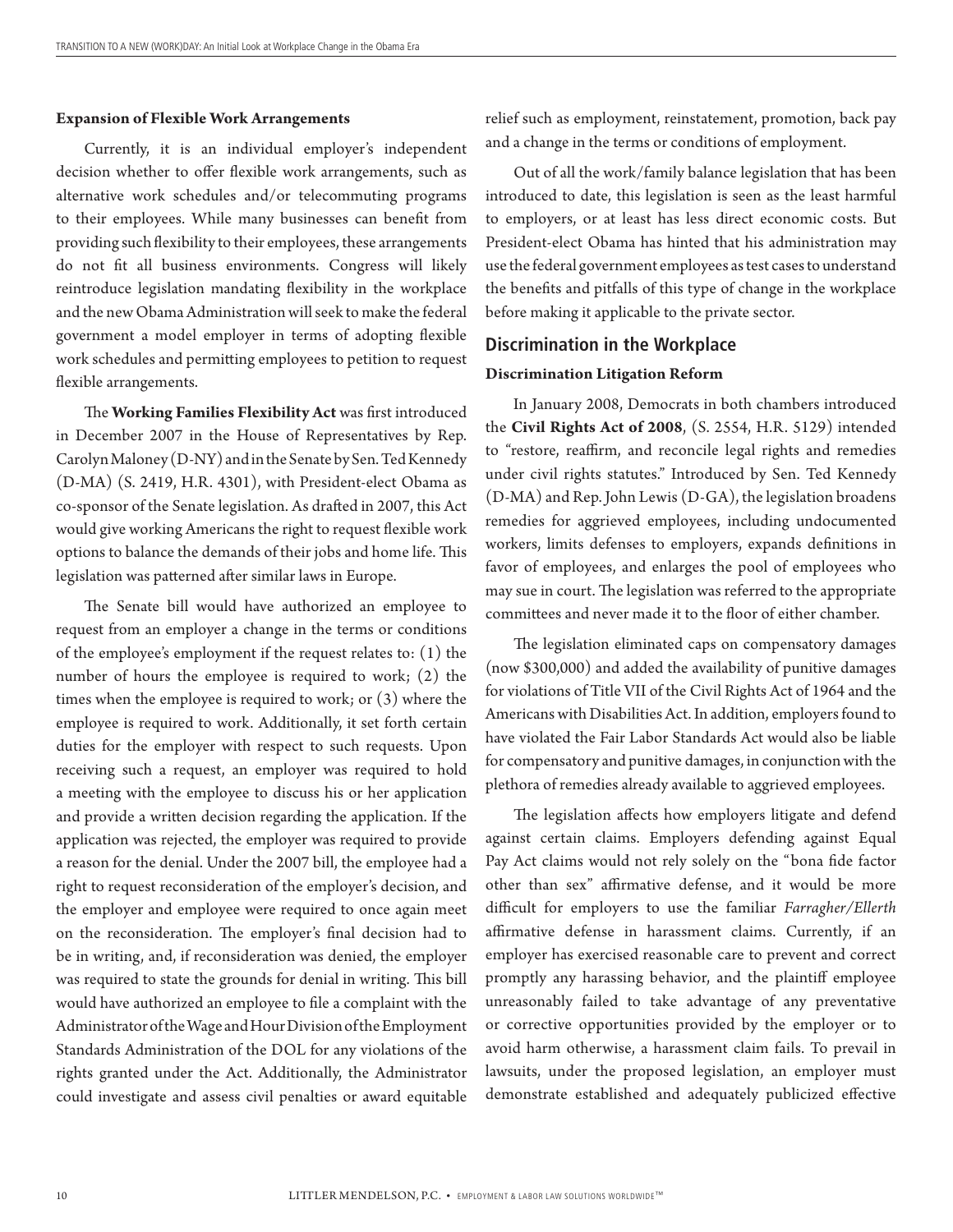and "comprehensive" harassment prevention policies and complaint procedures and show that it undertook "prompt, thorough, and impartial investigations." This represents a much higher standard for employers to meet. Further, a plaintiff who succeeds only on some of his/her claims will be entitled to a larger award of attorneys' fees and will be permitted to recover expert witness fees.

Legislation proposed would also amend the Federal Arbitration Act, making pre-dispute agreements to arbitrate employment and civil rights disputes unenforceable; meaning that employers will no longer be allowed to have arbitration agreements in employment applications, employee contracts, or in handbooks.

This legislation is certain to be reintroduced in some fashion during the 111th Congress but will be very controversial given the adverse impact it may have on business. While the new administration and Congress will have higher labor-and employment-related priorities, expect this legislation to receive serious consideration at some point during the next four years.

#### **Prohibiting Sexual Orientation Discrimination**

On November 11, 2007, the House passed the **Employment Nondiscrimination Act** (H.R. 3685), 235-184 (including 34 Republicans), which was introduced by Rep. Barney Frank (D-MA) and prohibits discrimination against any employee with respect to his or her terms or conditions of employment based upon actual or perceived sexual orientation. On November 13, 2007, this bill was placed on the Senate legislative calendar, but the Senate has yet to take any action.

The term *sexual orientation* is defined as homosexuality, heterosexuality, or bisexuality. However, this bill does not require employers to provide the same benefits to unmarried couples as they do married couples, with *marriage* defined as a legal union between one man and one woman as husband and wife. The legislation also expressly prohibits employees from alleging that certain policies create a disparate impact on their protected class.

The passage of this legislation is likely, given that many states have already passed similar legislation. In addition, many employers already prohibit discrimination on the basis of sexual orientation in their employee handbooks and policies. Accordingly, there is likely to be bipartisan support for passage.

#### **Statute of Limitations**

On July 31, 2007, the House passed the **Lilly Ledbetter Fair Pay Act** (H.R. 2831), by a vote of 225 to 199, which was introduced by Rep. George Miller (D-CA) and would amend many federal civil rights statutes, including the Civil Rights Act, the Age Discrimination in Employment Act, the Americans with Disabilities Act, and the Rehabilitation Act, by imposing the "paycheck rule." Used by some courts for years, the "paycheck rule" resets the statute of limitations each time an employee receives a paycheck that is based on past compensation decisions if the employee proves that those past decisions were discriminatory. Essentially, the paycheck rule abolishes the statute of limitations for many discrimination claims affecting compensation by permitting plaintiffs to bring claims years after the alleged discriminatory acts occurred. The legislation was proposed in response to the U.S. Supreme Court's decision in *Ledbetter v. Goodyear Tire & Rubber Co.*<sup>10</sup> wherein the Court rejected the "paycheck rule."

A companion bill was introduced in the Senate by Sen. Ted Kennedy (D-MA) on July 20, 2007 (S. 1843), which failed to garner enough support to invoke cloture and end a filibuster by opponents. There were several Republican attempts to address the statute of limitations issue raised by the *Ledbetter* case by way of compromise, which may serve as the basis for modified legislation that could pass into law if the supporters of the Ledbetter Fair Pay Act cannot muster enough support to invoke cloture in the Senate when the bill is resurrected in the 111th Congress. The compromise legislation might include a "knew or should have known" standard for when the statute of limitations takes effect.

#### **Pay Equality**

There have been many efforts in Congress in recent years to address equal pay for women workers, and it is a near certainty that the issue will rise again and most likely reach some type of resolution during the 111th Congress.

On April 11, 2007, Sen. Thomas Harkin (D-IA) introduced the **Fair Pay Act** (S. 1087), which would amend the Fair Labor Standards Act's (FLSA) provisions regarding the discriminatory payment of wages based on, among other things, race, sex, and national origin. The bill would also require employers to provide the same pay for jobs that involve comparable skill, effort, responsibility, and working conditions, even if the positions were not actually equal. In addition, it would: (1) prohibit employers from reducing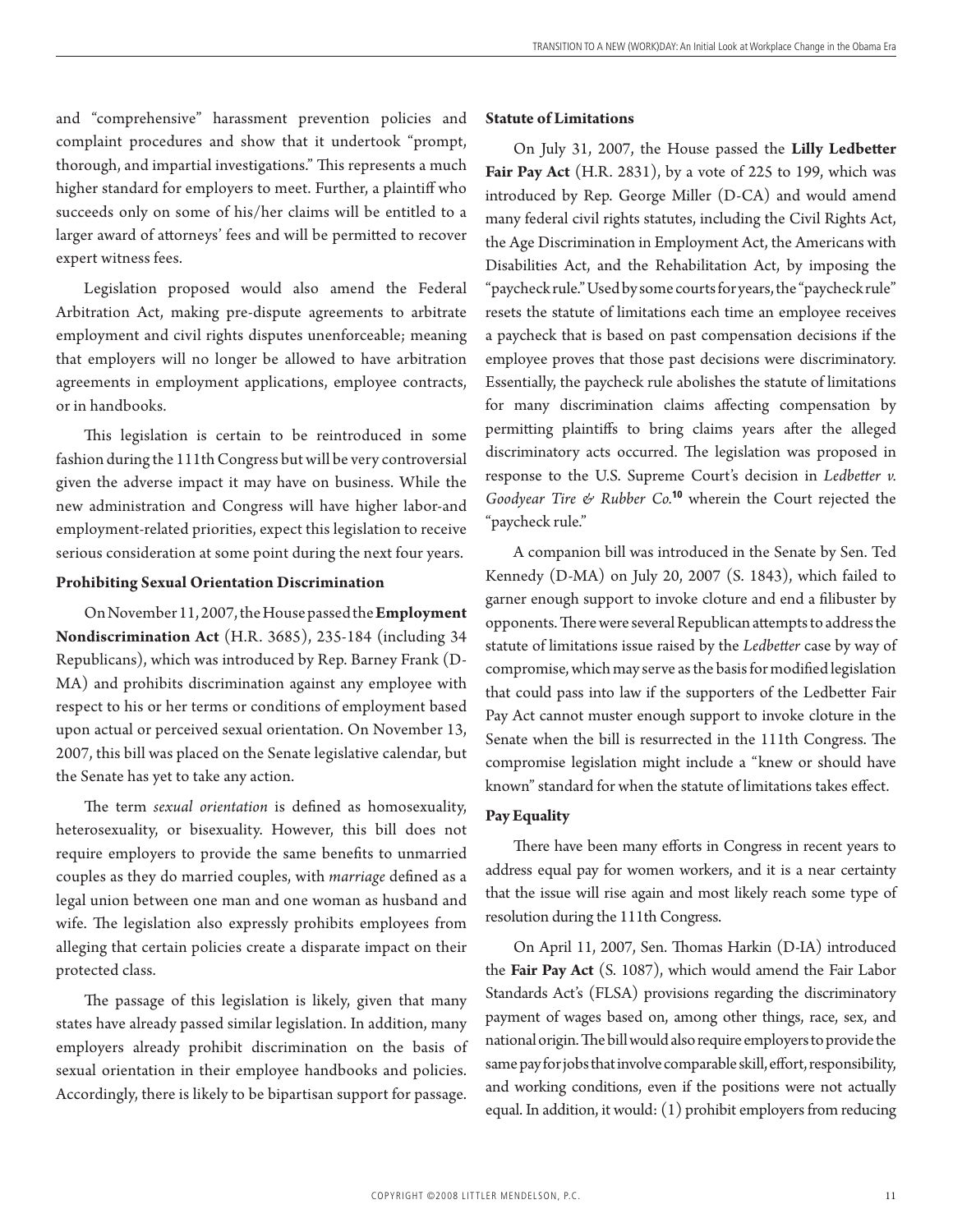other employees' wages to achieve wage equality; and (2) require disclosure of classifications and pay rates by employers.

On March 6, 2007, Sen. Hillary Clinton (D-NY) introduced the **Paycheck Fairness Act** (S. 766), the purpose of which is to amend the FLSA to allow victims of compensation discrimination to potentially recover more remedies than those currently provided for in the FLSA. On July 31, 2008, the House passed a similar bill, the **Paycheck Fairness Act** (H.R. 1338), by a vote of 247 to 178. These bills would cause a shift from the Equal Pay Act's original concept of "equal pay for equal work" to a new concept of equal pay for work that is comparable in value albeit unequal. Enactment also would make it unlawful for employers to reduce other employees' wages in order to achieve pay equity and would require employers to disclose job categories and pay scales as needed to enforce the law. In addition, the DOL would be required to establish "guidelines" for employers to use in setting compensation.

Under the legislation, employers would no longer be able to rely on the "factor other than sex" affirmative defense, thereby making it extremely difficult for employers to defend against these types of claims. Instead, in rebutting any presumption of wage discrimination, employers will be faced with having to establish that the factor responsible for the wage difference not only is based on something other than gender, but also that the factor on which the employer relies meets the new standard of "job relatedness" or "legitimate business purpose." Further, even if an employer can make this showing, the employee can still prevail if there is an "alternative employment practice" that would serve the same business purpose that the employer hoped to achieve. Finally, employees who are successful in bringing such claims may be entitled to unlimited punitive and compensatory damages, regardless of whether the discriminatory acts were intentional or not.

There was even an effort underway to revive the Equal Rights Amendment from the 1970's. Introduced in the Senate and House on March 27, 2007, by Sen. Ted Kennedy (D-MA) (S.J. Res. 10) and Rep. Carolyn Maloney (D-NY) (H.J. Resolution 40), the proposed amendment would result in subjecting sex discrimination claims to the same level of scrutiny as race discrimination claims. The Amendment was referred to committee in both houses and may be revived in the 111th Congress.

#### **Religion in the Workplace**

On March 9, 2007, Rep. Carolyn McCarthy (D-NY) introduced the Workplace Religious Freedom Act (H.R. 1431), which would amend Title VII's provisions governing religious accommodations in the workplace. A substantially similar bill was introduced in the Senate by Sen. John Kerry (D-MA) entitled the Workplace Religious Freedom Act of 2008 (S. 3628). Currently, Title VII makes it unlawful for employers to discriminate against employees based on religious beliefs and requires employers to accommodate an employee's religious beliefs unless doing so would pose an undue hardship on the employer. Under the legislation, the concept of "undue hardship" changes by requiring the employer to show that the proposed accommodation would require significant difficulty or expense.

Moreover, the amendment would increase the types of religious practices that employers will be required to accommodate and would make it especially difficult for employers to deny any request for days off for religious observation and to enforce dress and appearance codes. Finally, the amendment could create more conflict in the workplace by requiring employers to accommodate religious practices that may offend other workers, potentially creating a hostile work environment. Given that the concept of religion is very broad and may encompass beliefs that many would find offensive, this will prove particularly challenging for employers. Both bills were referred to committee and will be revisited in the next Congress. Given the other priorities on the labor and employment legislative front and given the burdens that this legislation would place on companies, this legislation may take a backburner to more urgent initiatives.

#### **Wage and Hour**

The Department of Labor's Wage and Hour Division (WHD) initiatives for 2009 under the new administration will likely remain the same as the initiatives under the Bush Administration. However, with increased funding for enforcement of wage and hour laws and new leadership within the WHD, these initiatives could affect substantially more employers than previously anticipated. The initiatives include:

Child Labor – the WHD will focus attention on the use of bailers and compactors in retail stores, malls, and grocery stores; •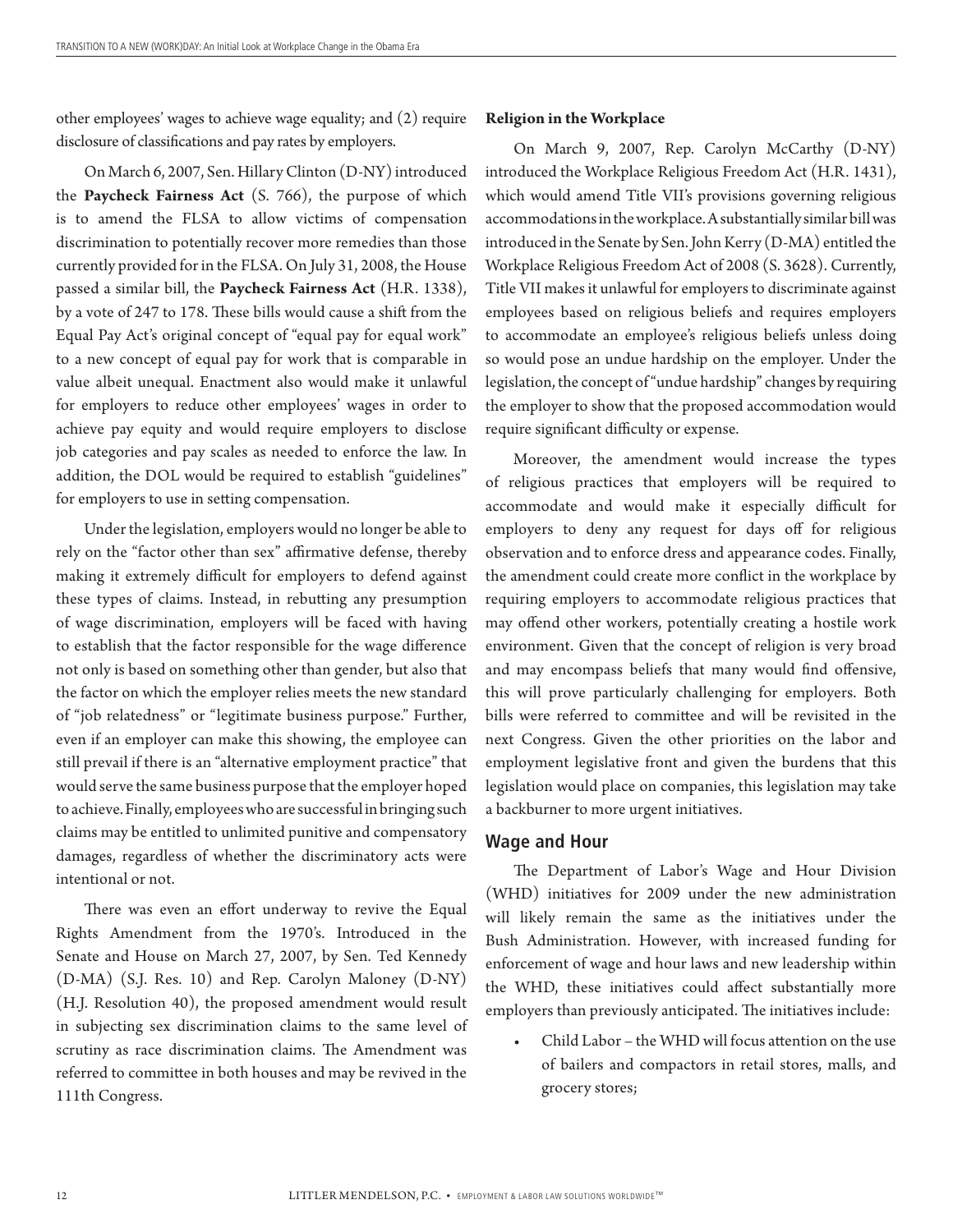- Recidivism each of the five regions of the WHD will likely conduct a statistically valid survey of employers who have been previously investigated and found in violation in an effort to determine if the strategies implemented in previous years have been successful at reducing recidivism; •
- Low Wage Industries the WHD will continue to emphasize improving compliance in low wage industries such as janitorial/maintenance, restaurants, hotels/motels, security guard services, car washes, and the garment industry; and •
- Agriculture the WHD will concentrate enforcement and compliance assistance efforts on agricultural employment as it relates to transportation, housing, field sanitation, wages and disclosure requirements. •

#### **Potential Changes in FLSA Regulations**

Once the leadership is in place, the WHD will likely pay special attention to long-term healthcare workers, protecting day laborers, combating human trafficking for labor and any potential violation of wage and hour laws that occurs during a union campaign of a large company. Further, the WHD will likely seek to make several regulatory changes in the first two years of the new administration. First, the WHD will likely try to reinstate the proposed regulations regarding health companion services to allow such workers to receive overtime. These regulations were revoked by the Bush Administration because it was feared the allowance of overtime would further strain Medicaid. Second, the WHD will likely enhance current regulations regarding child labor and change many of the recently enacted FMLA regulations and proposed FLSA regulations.

#### **Increase in the Minimum Wage**

A centerpiece to President-elect Obama's campaign platform was his proposal to increase the federal minimum wage to \$9.50 an hour by 2011. Many in Congress, on both sides of the aisle, oppose such a sharp increase in the minimum wage coming on the heels of an increase to \$7.25 scheduled for July 2009. Additionally, no state has a minimum wage that surpasses \$9.50 per hour. Although President-elect Obama's proposal to increase the minimum wage to \$9.50 will not pass at that level, it is likely that before July 24, 2009, when the \$7.25 increase is scheduled to take place, there will be a legislative initiative to increase the minimum wage to a rate higher than the \$7.25 per hour figure and to index it to allow for annual adjustments.

#### **Workplace Safety**

In 2007, nonfatal workplace injuries and illnesses among private employers occurred at a rate of 4.2 cases per 100 full-time or equivalent workers, or about four million cases per year.<sup>11</sup> According to the Occupation Safety and Health Administration (OSHA), employers pay an estimated \$1 billion per week for direct workers' compensation costs alone.<sup>12</sup> Employers and employees alike agree about the importance of a safe workplace; however, safety comes at a cost, and that cost can and likely will grow under the Obama Administration. Next to labor and work/family balance, workplace safety is very high on the new administration's agenda and will be a top priority for both the Obama Administration and Congress.

There were several industry-specific workplace safety laws that were introduced during the 110th Congress and supported by President-elect Obama, including the **Nurse and Patient Safety & Protection Act**; the **Popcorn Workers Lung Disease Prevention Act**; and the **Supplemental Mine Improvement and New Emergency Response Act**, which, along with the more major initiatives discussed below, provide insight into the new administration's potential workplace safety agenda. Workplace safety initiatives will likely have the following characteristics: (1) allowance of interim rulemaking without the benefit of the traditional employer comment phase; (2) stiffer civil and/or criminal penalties for workplace safety violations; (3) more and stricter standards and regulations governing practices and procedures in workplaces; (4) more government involvement and oversight in the promulgation and oversight of safety in the workplace; and (5) higher costs to employers in providing safer workplaces, such as providing employees with additional or upgraded personal protective equipment, installing or improving safeguards and measures to prevent accidents and exposure to workplace hazards.

#### **Increased Penalties for Workplace Safety Violations**

The **Protecting America's Workers Act** (PAWA) was introduced in the House of Representatives during the 109th Congress and again during the 110th Congress (H.R. 2049) by Reps. George Miller (D-CA) and Lynn Woolsey (D-CA). In the Senate, PAWA was introduced during the 110th Congress (S. 1244) by Sen. Ted Kennedy (D•MA) and was co-sponsored by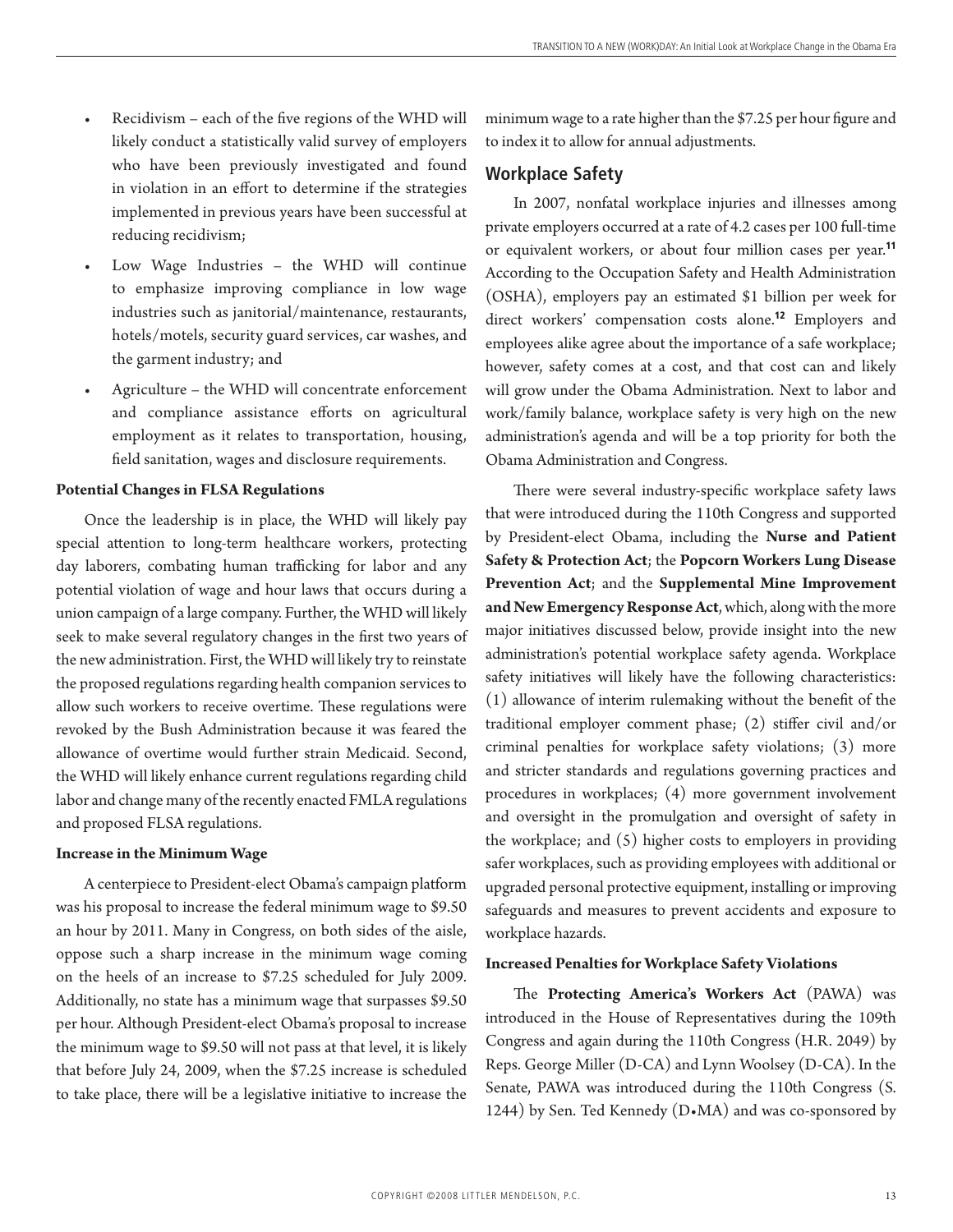President-elect Obama. The bills remained in committee for a series of hearings but never made it to either chamber floor for a vote. Passage of this legislation in the next Congress is likely to be a high priority for the new administration.

PAWA would amend several provisions of the Occupational Safety and Health Act of 1970 (OSH Act) as it relates to government and private employers. PAWA would increase the civil penalties provided for by the OSH Act. For example, the minimum civil penalty for willful violations would increase from \$5,000 to \$7,000, and the maximum penalty would increase from \$70,000 to \$100,000. This legislation would also create a new penalty structure that would range from a minimum of \$50,000 to a maximum of \$250,000 for a worker's death caused by a willful violation. In addition, PAWA would remove the requirement for a workplace death to occur before criminal penalties attach and provide for felony charges for an employer's repeated and willful violations that result in a worker's death or serious injury. Criminal penalties would increase from a minimum of six months to a minimum of 10 years for a first offense and from a maximum of one year to a maximum of 20 years for repeated offenses.

Under PAWA, the Secretary of Labor would be ordered to revise regulations and promulgate OSHA standards to require employers to provide personal protective equipment (PPE) to employees at no cost to employees. OSHA issued a final rule on November 15, 2007, requiring employers to pay for PPE, but exempting certain types of PPE from the requirement. It is unclear if PAWA would require OSHA to implement stricter requirements or if the final rule would comply with PAWA's mandates.

Other noteworthy provisions relate to: increased protection for whistleblowers under the OSH Act, additional posting requirements regarding employee rights, increased investigations of fatalities and serious injuries, prohibition of unclassified citations, rights to contest citations and penalties, and objections to modifications of citations.

PAWA should not face substantial challenges from the 111th Congress. It is unlikely that PAWA will change much from its present form, and, if passed, PAWA could have an immediate impact on the American workforce, specifically because of the increased employee rights, including a private cause of action, a stiffening of penalties, and requirements regarding PPE.

**Worker Protection Against Combustible Dust Explosions and Fires Act of 2008**

**The Worker Protection Against Combustible Dust Explosions and Fires Act of 2008** (CDEFA) would require the Secretary of Labor to promulgate an interim final standard within 90 days and a final rule within 18 months regulating combustible dusts. Introduced by Reps. George Miller (D-CA) and John Barrow (D-GA) (H.R. 5522), this Act would apply to manufacturing, processing, blending, conveying, repackaging, and handling of combustible particulate solids and their duties, but not to processes already covered by OSHA's standard on grain facilities. The Senate held a hearing on workplace dust hazards but did not discuss the House bill; and no Senate version has been introduced.

The standard would set forth many requirements, including the following:  $(1)$  hazard assessments;  $(2)$  a written program that includes provisions for hazardous dust inspection, testing, hot work, ignition control, and housekeeping, including the frequency and methods used to minimize accumulations of combustible dust on ledges, floors, equipment, and other exposed surfaces; (3) engineering controls and procedures to control fugitive dust emissions, and sealing of areas inaccessible to housekeeping; (4) employee participation in hazard assessment; and (5) providing safety and health information and annual training to employees.

The Congressional Budget Office estimates that CDEFA will increase OSHA's enforcement workload by about five percent per year at a cost of approximately \$10 million a year. If this bill is enacted into law, it will likely have an impact on a broad spectrum of industries, the costs of which are unknown because there is likely a great variance from employer to employer how compliant they are with pre-existing standards and how up-to-date they are in the procedures and controls that are already in place. However, unless the bill finds support in the Senate, how this particular workplace hazard is regulated will remain within the province of OSHA and its existing rulemaking processes.

#### **Re-introduction of Clinton Era Ergonomics Regulations**

One of the first orders of business when Congress was sworn in after President Bush won the 2000 election was repeal of the highly controversial ergonomics regulations issued by OSHA under the Clinton Administration. Under the Congressional Review Act, Congress was able to rescind the regulations, and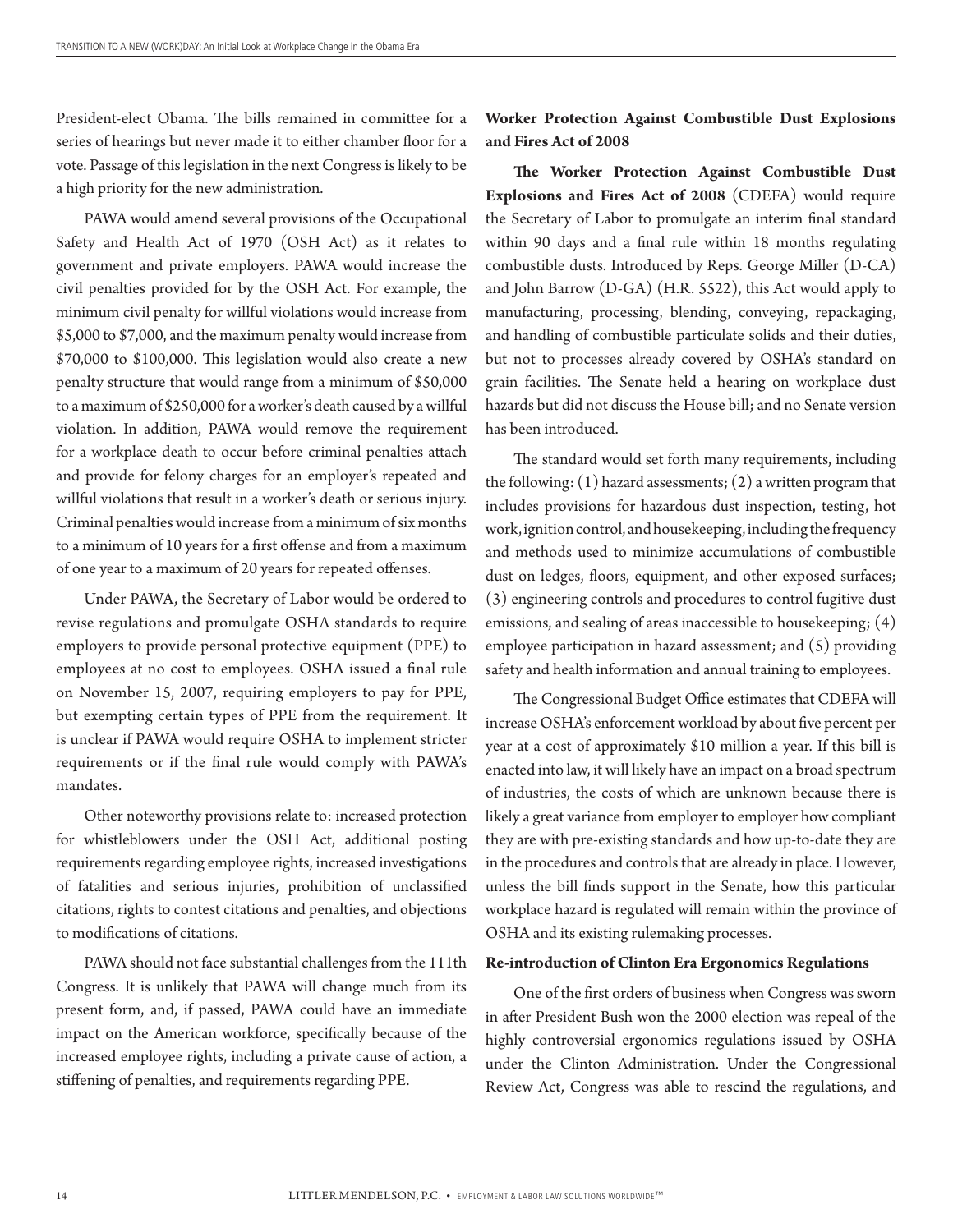OSHA is not permitted to issue new ones without Congressional approval. Accordingly, Rep. John Conyers (D-MI) introduced the **Nurse and Patient Safety Protection Act of 2007** (H.R. 378), directing OSHA to issue new ergonomics regulations for the health care industry. The bill was referred to committee. Ergonomics is still high on the Democratic workplace safety agenda, and, since OSHA cannot enact new regulations without Congressional approval, there will be an effort in Congress to expand this 2007 House initiative to a broader array of workplaces. Moreover, unlike during the Clinton Administration, because any ergonomic initiative must now go through the legislative process, opponents will have the opportunity to block any bill directing OSHA to issue new regulations in the Senate. However, given highly negative reaction from business and the repeal of Clinton's ergonomic regulations along party lines, the likelihood of reintroduction and enactment of the regulations is uncertain.

#### **Occupational Health and Safety Administration**

As stated earlier in this Report, much of what happens at the agency level depends on who is selected to lead. For OSHA, the key selections to watch are the persons appointed as Secretary of Labor and OSHA Administrator. That notwithstanding, one of President-elect Obama's stated goals during the campaign is reinvigoration of OSHA, and he has already indicated his willingness to use the Executive Order to implement his agenda quickly. For example, he has promised to issue an ergonomics regulation aimed at reducing ergonomic-related injuries, such as carpel tunnel syndrome. So even before Congress has a chance to act on workplace safety matters, and perhaps before President-elect Obama has appointed and had confirmed the individuals tasked with the responsibility to accomplish the new administration's goals, it is possible that the new administration will act by Executive Order to achieve workplace safety goals that OSHA will be responsible for enforcing.

#### **Business Restructuring**

#### **The Expansion of Employee Notice of Layoffs**

As the DOL's monthly jobs report continues to show a decline in the number of jobs and an increase in the unemployment rate, President-elect Obama continues to discuss rebuilding the middle-class and creating millions of new jobs. Approximately 240,000 jobs were lost in October 2008 bringing the year's total job loss to 1.2 million. Additionally, the unemployment rate rose to a fourteen-year high of 6.5 percent.

Facing the prospect of additional layoffs, the new administration will likely reintroduce the **Federal Oversight, Reform, and Enforcement of the WARN Act (FOREWARN Act)**, which was first introduced in both the Senate and the House of Representatives in 2007 (S. 1792, H.R. 3662). The legislation requires more and smaller employers to notify workers of mass firings or plant closings and adds tools to enforce the federal Worker Adjustment and Retraining Notification (WARN) Act. President-elect Obama was a cosponsor of the Senate Bill.

If legislation similar to the FOREWARN Act is enacted, it will increase the burden on employers to foresee lay-offs and reductions in force. This Act, as drafted in 2007, would have amended the WARN Act to revise the definitions of *employer*, *plant closing*, and *mass layoff*. *Employer* would cover employers with as few as 50 employees, down from the current 100 employee threshold; *plant closing* would cover situations where 25 employees experienced an employment loss, down from the current 50-employee threshold; a *mass layoff* would cover a reduction in force resulting in the employment loss of 100 employees, down from the current 500-employee threshold. In addition, the Act would have required an employer to: (1) give 90-day written notice, (up from the current 60-day notice requirement) to employees and appropriate state and local governments before ordering a plant closing or mass layoff; and (2) notify the Secretary of Labor within 60 days of such closing or layoff.

Under the 2007 bill, penalties and enforcement would have been increased as well. Employers who violated the notice requirements would have been liable to employees for double back pay (under the current law, an employer is only liable for back pay) for each day of the violation for up to 90 days (under the current law, an employer is liable for up to 60 days). The Secretary of Labor would have been authorized to bring a civil action on behalf of one or more employees for certain relief under the Act. In the current economic environment, with the number of companies closing facilities and/or laying off large numbers of employees, it is very likely that this legislation will be reintroduced in some form and could well be passed, probably in conjunction with a package designed to provide support in the form of unemployment benefits and job training to workers who have lost their jobs.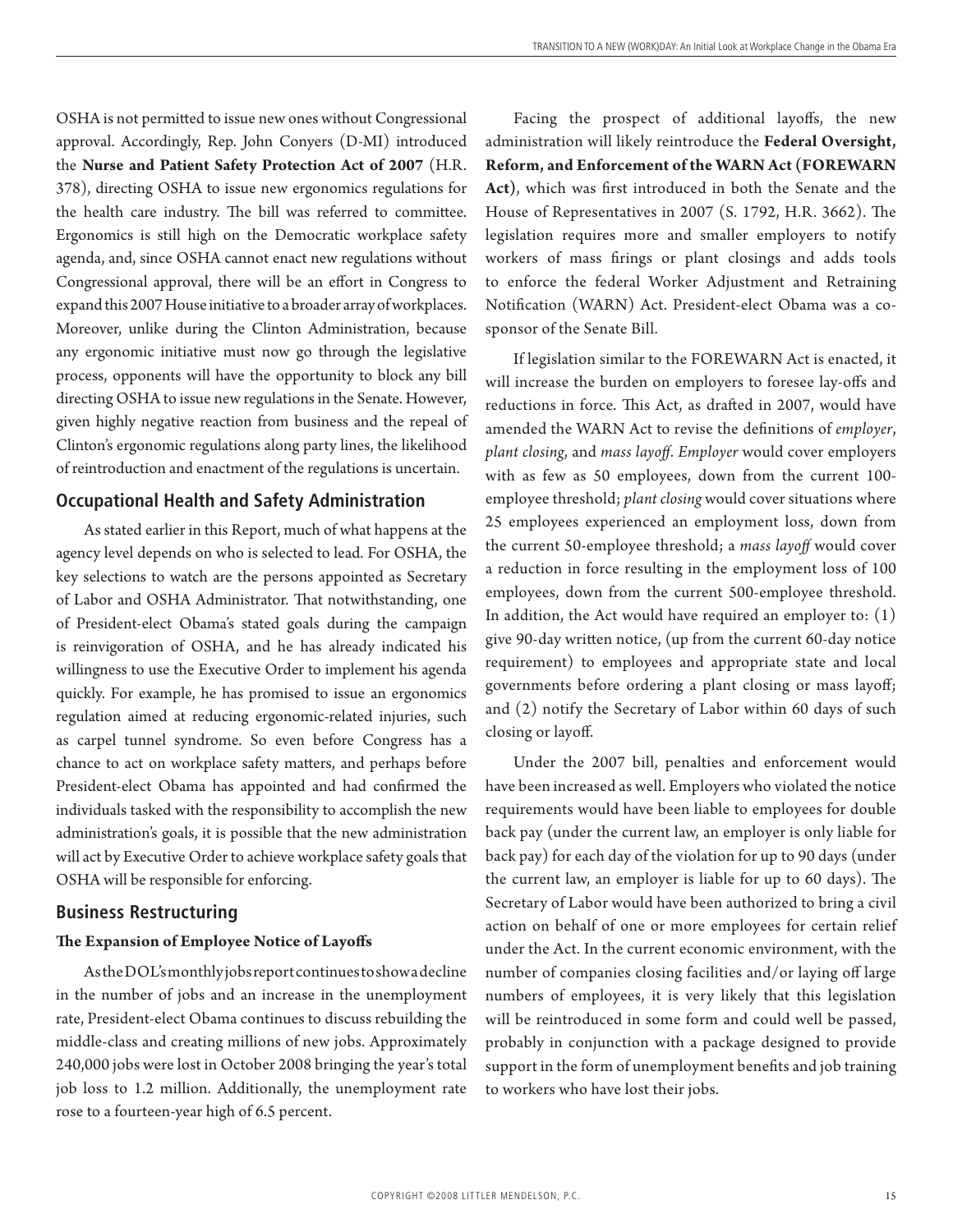### **Employee Benefits 401(k) plans and IRAs**

In response to the current economic crisis, President-elect Obama proposes penalty-free withdrawals of fifteen percent of 401(k) and IRA account balances, up to \$10,000, in 2008 (applying retroactively) and 2009 for any reason at all. Currently, early withdrawals from  $401(k)$  and IRA accounts are subject to a ten percent early withdrawal penalty for people younger than 59  $\frac{1}{2}$  and must meet certain hardship criteria laid out by the Internal Revenue Service. Under President-elect Obama's proposal, the withdrawals would only be subject to normal income taxes.

For older participants, President-elect Obama has also proposed a temporary relaxation of the requirement that people must make annual withdrawals from their  $401(k)$  plans and IRAs beginning at the age of 70  $\frac{1}{2}$ . By allowing a temporary change in rules, people would not be forced to sell securities at depressed prices or required to take minimum required distribution that are pegged to account balances at the end of 2007, when retirement portfolios were 40% higher.

Senator McCain also supported proposals with parallel objectives during his campaign, and it appears that, in addition to President-elect Obama and Senator McCain, these proposals have received much traction on both sides of the aisle. Despite the strong support for these two proposals, making such changes quickly might not be possible for Congress or the complex systems used by funds and plan administrators to track retirement account activities. Therefore, from a practical perspective, these proposal may not be passed by Congress and implemented by plans until late 2009. If Congress were to approve President-elect Obama's plan, then employers would face the burden of amending their plans and communicating the changes to plan participants.

In addition to these two Obama initiatives, House Education and Labor Committee chairman George Miller (D-CA), Rep. Richard Neal (D-MA), Sen. Tom Harkin (D-IA), and Senate Special Committee on Aging Chairman Herb Kohl (D-WI)'s proposals requiring increased disclosure of 401(k) plan fees, which were proposed during the 110th Congress (S. 2473; H.R. 3765; H.R. 3185), will gain new momentum. Finally, plan fiduciaries also are likely to face increase responsibility for investment decisions as part of other legislation likely to be introduced in Congress.

#### **Health Care**

While sweeping reforms to health care on the scale envisioned by President-elect Obama are less likely than before the current financial crisis and Congress' massive multi-billion response to it, incremental changes that are still substantial will likely be made to the nation's health care system. It is possible that once the crisis has passed, the 112th Congress may take up a more comprehensive overhaul of the health care system.

Focusing specifically on employer-related health care initiatives, President-elect Obama's approach towards health care reform involves expanding coverage by creating an employer mandate and a partial individual mandate for children (participant's children under the age of 25 could remain covered). Employers that do not offer or make a meaningful contribution to the cost of quality health care coverage for their employees would be required to contribute a percentage of payroll towards the costs of a national plan. The Obama plan would also provide small employers with a refundable tax credit of up to fifty percent of the premiums paid on behalf of their employees. The definition of "meaningful contribution," the percentage of payroll that would be required as a contribution towards a national plan, and the definition of small employer have not been specified. The costs for employers that currently provide health care coverage would not be directly affected, unless the employers do not provide coverage or fall short of the undefined "meaningful" threshold. Whether more employers would adopt coverage or would simply pay toward the national plan is unclear and will likely depend on the level of required payment.

While comprehensive reform will likely not be advanced, there is strong bipartisan support for taking steps in that direction in the areas of improved quality of care and health information technology. Also, there is a good chance that as an alternative to federal legislation, the new administration will look to encourage and partially fund state-level initiatives on creative ways of accomplishing health care reform in preparation for addressing national reform when the economy recovers. Employers need to be aware of the variety of issues as health care reform moves forward, including the extent to which employers will be required to provide coverage and be able to retain flexibility to choose and design benefits.

#### **Executive Compensation**

Since the enactment of Section 409A of the Internal Revenue Code<sup>13</sup> in 2004, which primarily regulates the tax treatment of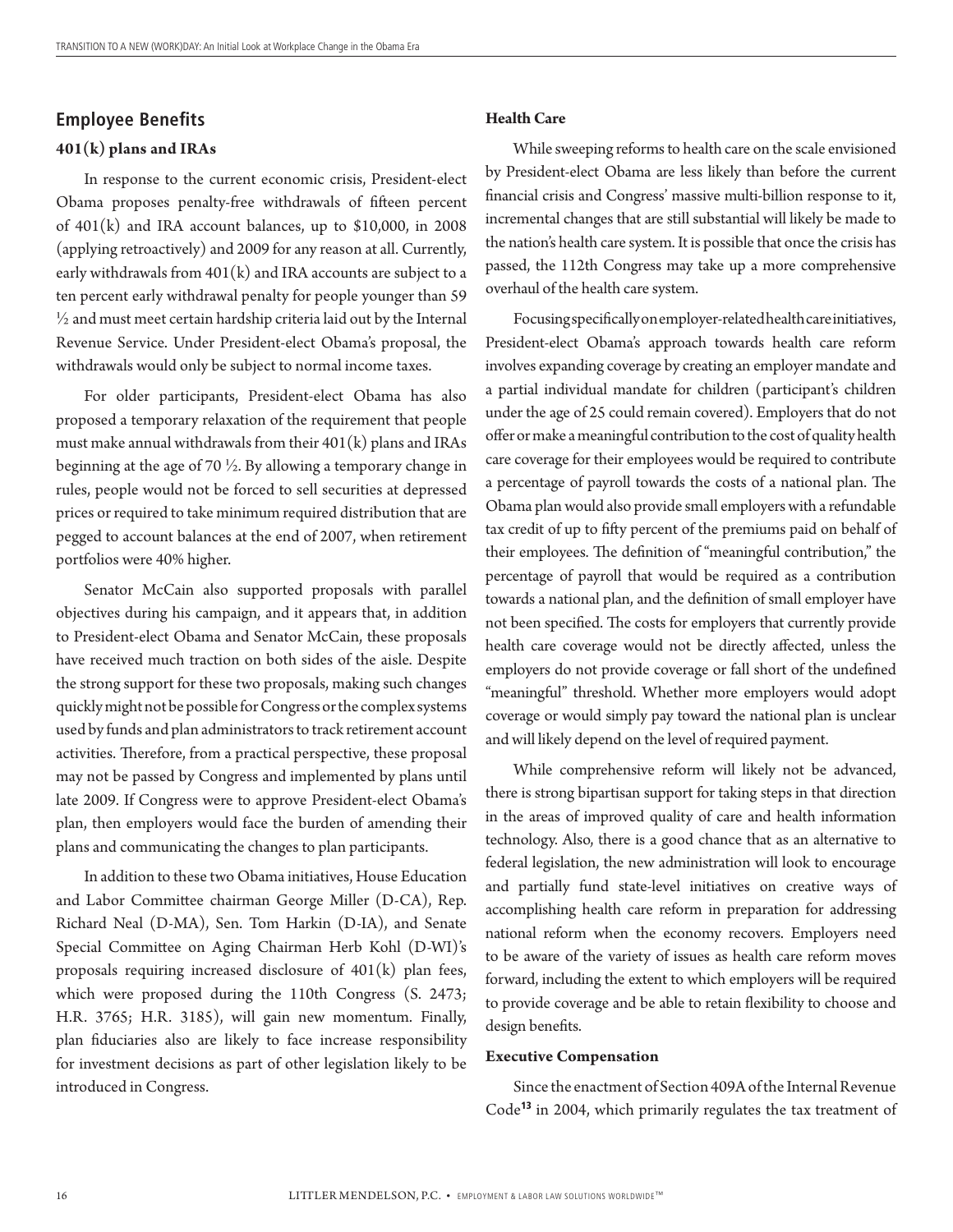nonqualified deferred compensation paid to executives, Congress has continued to closely examine executive compensation. The executive compensation restrictions included in the Emergency Economic Stabilization Act provide some guidance on where the new administration and Congress will be focusing. This might include further cutbacks on the ability of companies to deduct executive compensation, such as reducing the amount that can be deducted and expanding the current \$1 million limit so that it applies to private companies as well as public companies. Sen. Hillary Clinton's (D-NY) bill, S. 2866, which was introduced earlier this year and creates a \$1 million dollar cap on nonqualified deferred compensation, will likely receive more attention this session.

#### **Automatic Pensions and Employee Saving Incentive**

An odd bit of good news from the current economic downturn is that many Americans are saving more. However, given the increasing concerns about the stock market and the viability of retirement savings plans, the new administration and Congress are likely to press forward with changes to enhance retirement security for American workers. Among the initiatives on which Presidentelect Obama campaigned was a plan that would automatically enroll workers in a workplace pension plan. Under the plan, employers who do not currently offer a retirement plan will be required to enroll their employees in a direct-deposit IRA account that is compatible to existing direct-deposit payroll systems. Employees may opt-out if they choose. Additionally, President-elect Obama has stated that he intends to create savings incentives by creating a savings match for working low and middle-income Americans. The plan is to match 50% of the first \$1,000 of savings for families that earn less than \$75,000. The savings match will be automatically deposited into designated personal accounts.

In addition to this initiative, which may come early with the new administration, Congress may also resurrect the **Protecting Employees and Retirees in Business Bankruptcies Act of 2007**  (S. 2092, H.R. 3652). Introduced in the Senate by Sen. Dick Durbin (D-IL) and in the House by Rep. John Conyers (D-MI), this bill protects the employees of bankrupt companies in several ways including increasing the amount of wage claims of employees and establishing a new priority for severance pay. With respect to pension plans, it is likely that the new version of the legislation might protect those plans through the bankruptcy proceedings. As unemployment rolls rise, the impetus for this type of legislation grows.

#### **Social Security**

President-elect Obama is considering a plan to raise payroll taxes for those making more than \$250,000 by two to four percent (combined employer and employee) to improve Social Security's financial position. If this proposal passes, this will mean employers will be required to pay additional contributions to Social Security for its highly paid employees. At this juncture, there is no proposed legislation in place regarding this proposal.

#### **Immigration**

It is unlikely that the new administration will bring about fast or radical change in immigration policy. Immigration reform is a polarizing issue, and it will require bipartisan support in Congress to enact comprehensive reform legislation. Therefore, even though President-elect Obama voted in the Senate for comprehensive immigration reform and has stressed that legalizing workers will boost U.S. wages, we are likely to see enactment only of piecemeal, "band-aid" legislation addressing the most urgent and critical problems.

This piecemeal legislation will likely fare better with the new Congress and administration, compared to the lack of action in the past several years. The landscape in Congress has become more favorable for immigration legislation in general. Voters overall continued to reject candidates with strong anti-immigration policies such as Lou Barletta, the mayor of Hazelton, Pennsylvania, Marilyn Musgrave in Colorado and Thelma Drake in Virginia. Voters also elected several new pro-immigration-reform Senators—including Mark Warner in Virginia, Jeanne Shaheen in New Hampshire, Mark Udall in Colorado, Tom Udall in New Mexico, and Kay Hagen in North Carolina.

#### **Potential Legislation**

The new administration will likely act early to support legislation to extend the E-Verify program, Conrad 30 program for physicians working in medically underserved areas, EB•5 milliondollar investor program, and the Religious Workers program, all of which must be reauthorized by March 6, 2009.

The extension of the E-Verify program will likely include the appropriation of additional funds to make it more accurate and efficient. The Department of Homeland Security (DHS) will continue to encourage employers to participate in its E-Verify and IMAGE programs. In order to ensure the integrity of the system and the enrollment mandates, DHS will need to focus additional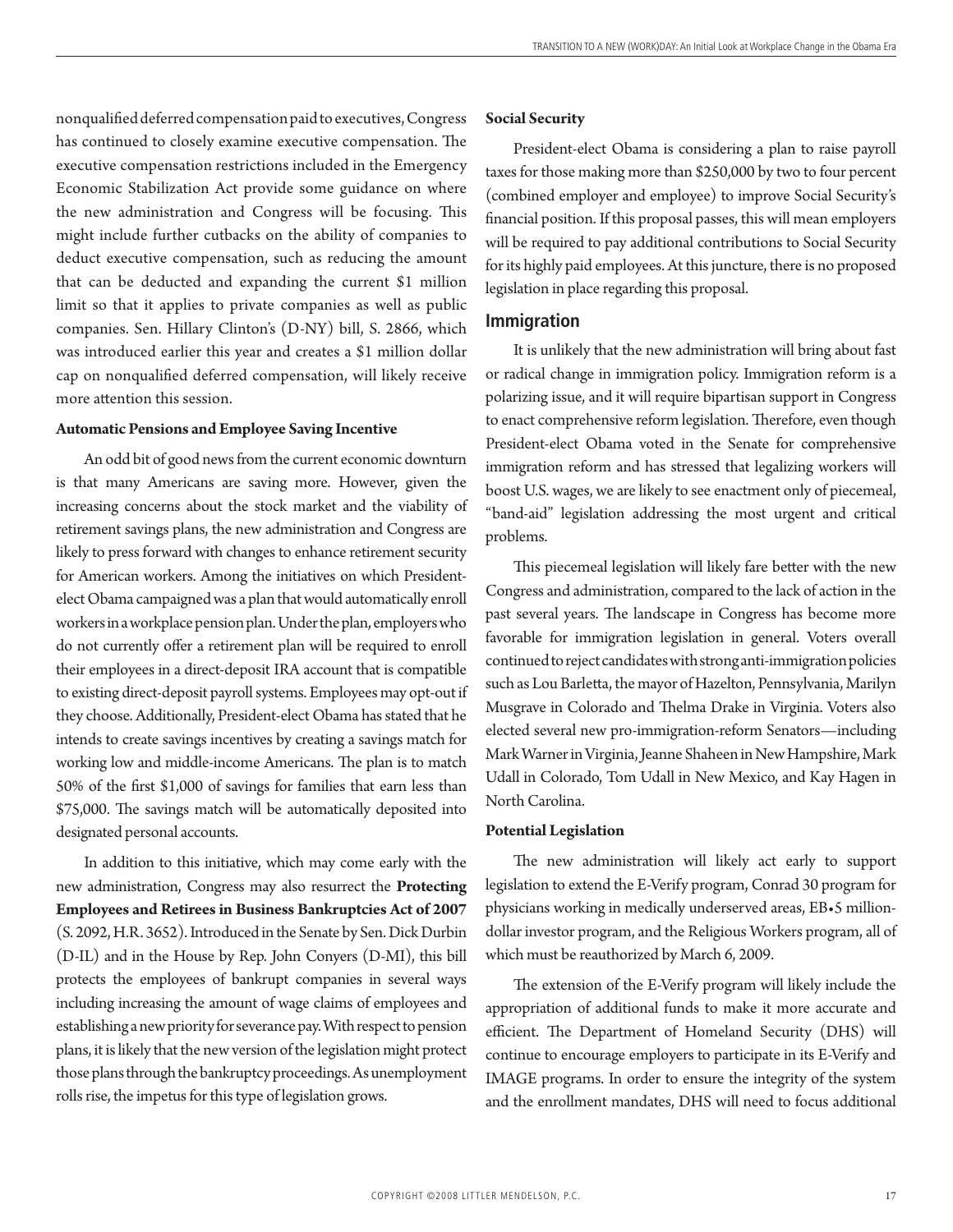scrutiny upon participating employers. It is possible there will be more interagency cooperation and more state-level participation in confirming E-Verify enrollment. For example, since OFCCP already conducts on-site audits of federal contractors, confirmation of E-Verify enrollment could easily be added to the checklist for compliance. Similarly, cooperative agreements between DHS and those states that mandate E-Verify enrollment for some or all employers would give the federal government an enhanced ability to police the E-Verify system.

We expect the Obama Administration to tackle more controversial issues later in the term. The administration has stated that it supports increasing the number of legal immigrants to meet the demand for jobs that employers cannot fill. This could include increasing H-1B limits for professionals in temporary positions as well as increasing the number of permanent resident or "green cards" available each year. This would provide employers much needed flexibility in hiring temporary workers and would relieve current backlogs for foreign national employees to become permanent residents, which currently can take up to seven years. This type of legislation is more difficult to enact, particularly with a struggling economy and increased focus on protecting the U.S. workforce.

#### **Enforcement**

Immigration enforcement is here to stay. The Bush Administration doubled the number of law enforcement personnel devoted to immigration enforcement. The statistics demonstrate that the DHS's enforcement strategy is having positive results. Arrests of immigration violators are way up, as are criminal investigations and indictments.

Politically, the new administration cannot afford to be "soft" on immigration enforcement. The Executive Branch must be seen to be vigorously enforcing immigration law at the border and in the interior if Congress is to consider meaningful immigration reform. As a result, employers can expect to be the target of continuing enforcement efforts, and the DHS will continue to use all enforcement tools at its disposal. Although the Obama Administration states in its immigration policy that immigration raids are ineffective as currently implemented, the policy supports continued enforcement actions against employers who hire undocumented immigrants in order to remove incentives to enter the country illegally.

Because of its past successes, the DHS will continue to focus its enforcement efforts upon key, "targeted" industries that have

historically employed significant numbers of legal and illegal immigrants. Thus, employers in agriculture, construction, food processing, hospitality, and textiles will continue to be subject to heightened enforcement scrutiny. In addition, because the DHS perceives that there is a high correlation between terrorism and illegal immigration, enforcement efforts will continue to focus upon critical infrastructure (e.g., military bases, airports, ports and harbors, nuclear power plants, water treatment facilities, etc.).

One of the most effective enforcement tools that the DHS uses is the threat of criminal prosecution. It is likely that the number of criminal investigations and indictments will continue to increase as the DHS and Immigration and Customs Enforcement (ICE) target and prosecute employers that are knowingly employing illegal aliens.

The DHS will take advantage of the No-Match Safe Harbor regulation to assert that employers receiving no-match correspondence from the Social Security Administration or "suspect document notification" from the DHS are on constructive notice that they employ illegal aliens. Failure to act correctly in response to such correspondence will likely lead to criminal prosecution.

Given that enforcement efforts are likely to continue for the foreseeable future, prudent employers will want to review their I-9 compliance because enforcement efforts usually begin with an audit of I-9 compliance. If the employer's compliance level is fairly high, the prospects of any enforcement action against the employer diminish radically. Conversely, if the employer's I-9 compliance is not good, the DHS and ICE assume that the poor compliance is the direct result of actual knowledge that illegal workers are being employed.

#### IV. PREPARING FOR CHANGE

Obviously, no workplace changes will occur prior to Inauguration Day. By then, employers will have a better idea of what to expect as the Obama Administration comes together and the workplace agenda begins to come into focus. That does not mean, however, that employers should wait to begin preparing for change. In fact, as history has proven, companies that prepare for change are able to adapt more quickly when it occurs with fewer operational, financial and legal challenges than employers who wait and hope change will not come. Clearly, no company will be able to completely prepare for the coming workplace changes until it is known what they will be, but every employer can and should begin to prepare by following these initial steps: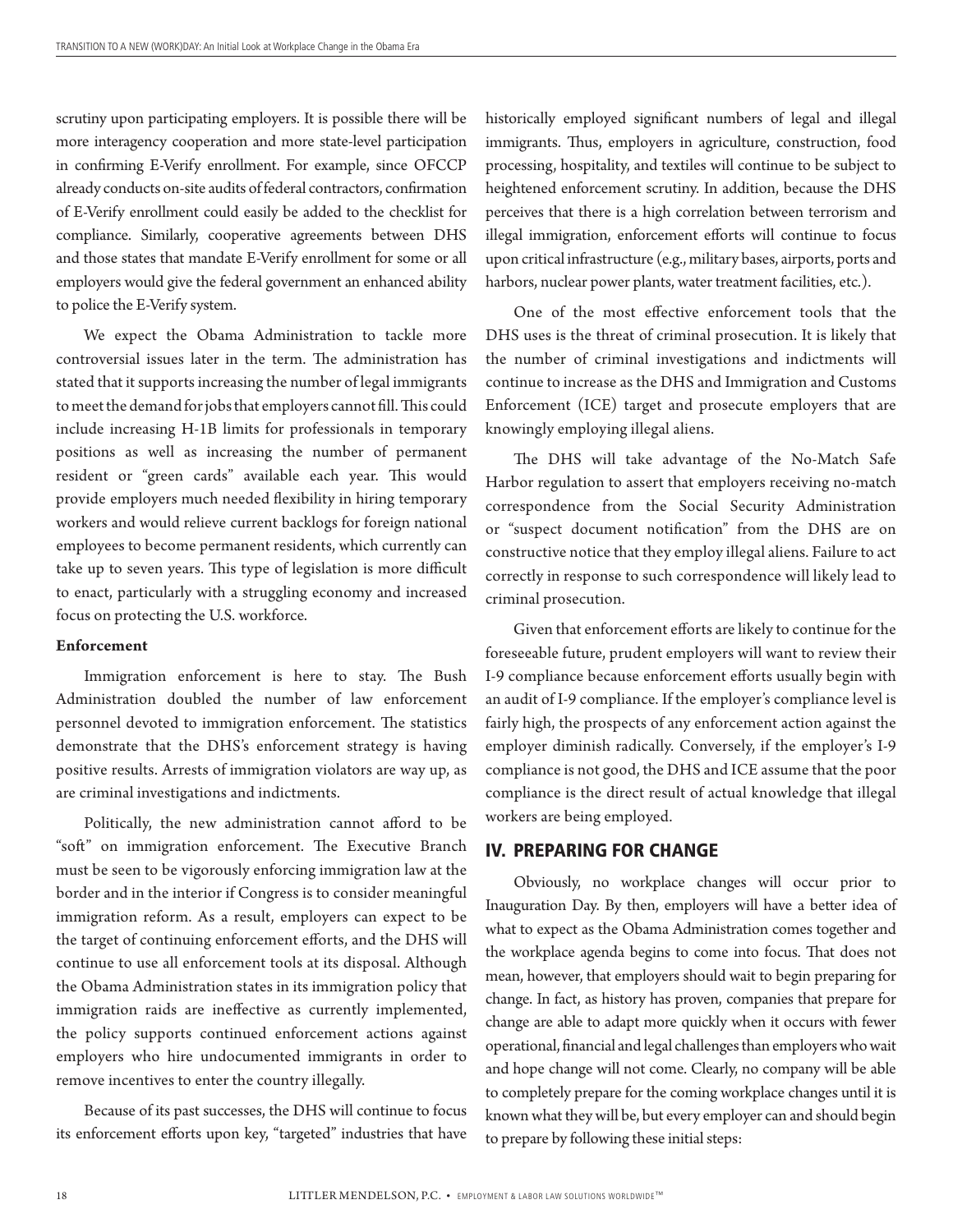- **Do Not Bury Your Head in the Sand.** The Obama workplace agenda is daunting, and the concept of such fundamental change is frightening to many employers. With so many possible changes coming, potentially in a short time frame, determining how to react and comply can be overwhelming. But the proper response is not to ignore the coming change and hope it all goes away. Employers should take a rational, reasoned approach to monitoring the progress of the Obama agenda and preparing for at least some inevitable change. **•**
- **Create a "Response Taskforce."** Assemble internal resources and external legal advisors tasked with the responsibility of designing and implementing the employer's response to any workplace change in a timely fashion. This team should include someone to: (1) interpret new laws and regulations; (2) advise as to how to respond and/or comply; and (3) assist and train appropriate individuals on compliance. Once change comes, employers who do not quickly respond and comply quickly risk increased legal exposure and costs. **•**
- **Follow the Littler Washington, D.C. Update Blog.** Assign at least one individual with the primary responsibility for tracking and regularly reporting on the new workplace agenda as it unfolds in the new administration and Congress to review Littler's blog. The blog will track the scope of the changes and provide guidance on the best way to respond and comply when changes comes. The blog is scheduled to be launched in December 2008. **•**
- **Set Benchmarks.** Conduct a comprehensive workplace audit of all labor and employment policies and practices. Without a clear understanding of how the company is operating, it is difficult to quickly assess how a workplace change may affect the employer and implement a response to the change. Do not overlook the company's workplace culture in this process, particularly employee satisfaction and supervisory leadership issues. **•**
- **Help Shape the Change.** This Report has discussed where the debate over workplace change will start, but many voices will be heard before the final shape of the new workplace is formed. Employers should make their voices heard by identifying trade organizations, business groups, and others through whom they can **•**

have a say in what the American workplace will look like in 2009 and beyond.

- **Account for the Cost of Change.** Equally important is understanding and planning for the cost of compliance with or responding to coming workplace changes. Understanding in a general sense what would be the cost of compliance will help companies plan accordingly. **•**
- **Communicate and Educate.** As change occurs, and in some cases before it occurs, it is critical to communicate to and educate leadership at all levels regarding the change. Failure to do so has the potential to make responding to or complying with the change harder and more costly. **•**
- **Review Training Requirements with Provider**  Partners. Gain a commitment from your outside employment law compliance training partner (on-line or live) to ensure training programs are automatically adjusted to meet the requirements of any new legislation, regulations or Executive Orders. **•**
- **Keep Employees Informed.** In these times of change and job insecurity, it is vital for employers to maintain open communication channels with employees. Communicate with employees to let them know of company efforts to stabilize and grow the business. If legislative or regulatory changes threaten the company, speak loudly through your employer organizations and make sure your employees know you are fighting for their jobs. **•**
- **Do Not Panic.** As with any new law or regulation, there will be some delays in implementation, and no one knows exactly what laws and regulations will pass, and in what form. The economic slowdown alone may lead to a longer transition time to a revamped workplace. Do not rely on the weak economy to derail the Obama juggernaut, however; it may only slow it down. **•**

Workplace change is inevitable after Barack Obama takes the oath of office and assumes the presidency. Employers can and will adapt to whatever changes are introduced, but employers that begin now to prepare for the new workplace landscape will be in the best position to minimize the disruption and cost of those changes.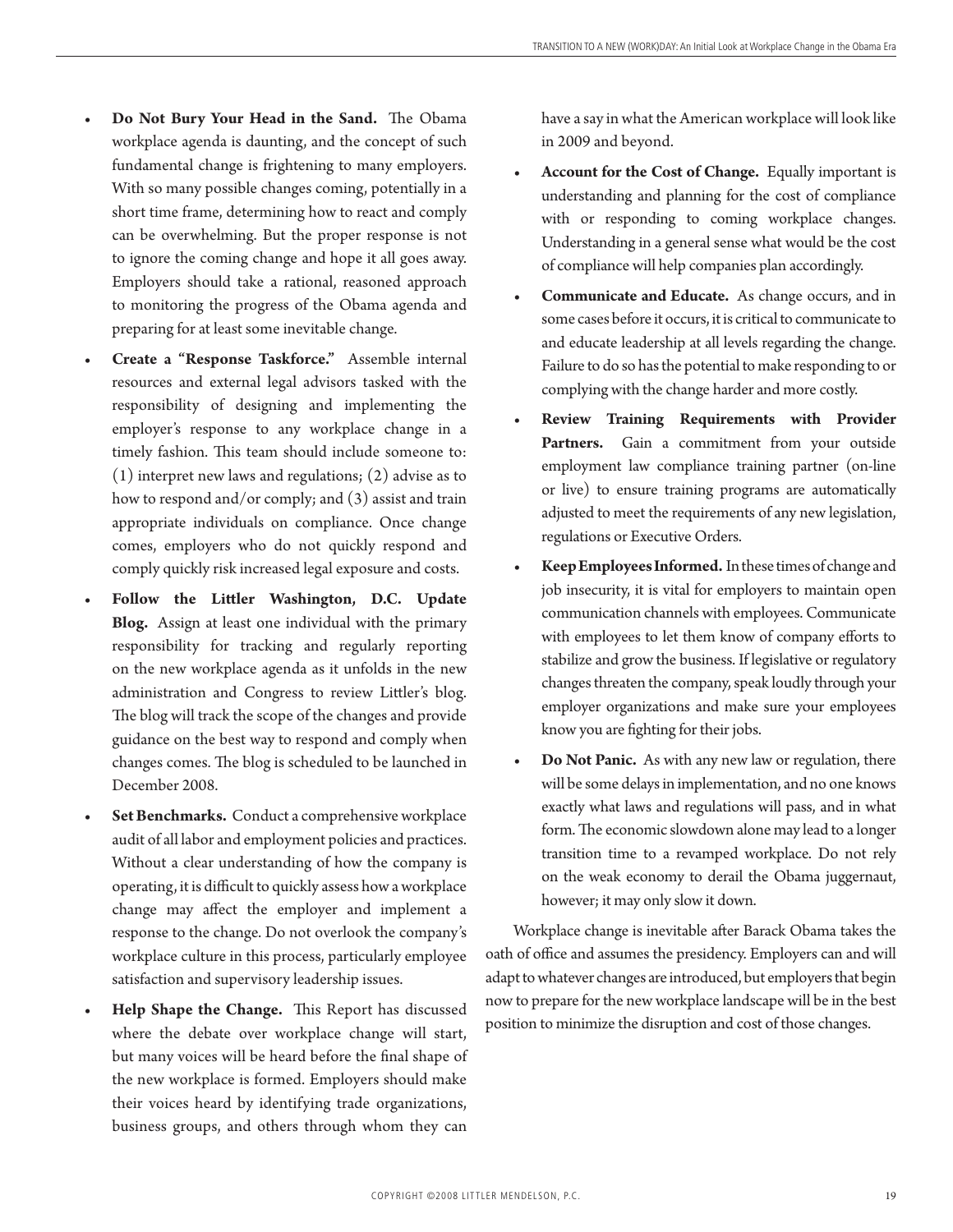#### ENDNOTES

#### **III. THE LEGISLATIVE WORKPLACE AGENDA**

- 1 http://www.barackobama.com/issues/economy.
- 2 Currently, the Right to Work states are: Alabama, Arizona, Arkansas, Florida, Georgia, Guam, Idaho, Iowa, Kansas, Louisiana, Mississippi, Nebraska, Nevada, North Carolina, North Dakota, Oklahoma, South Carolina, South Dakota, Tennessee, Texas, Utah, Virginia and Wyoming.
- 3 341 NLRB No. 148 (2004).
- 4 351 NLRB No. 70 (2007).
- 5 351 NLRB No. 70 (2007).
- 6 351 NLRB No. 28 (2007).
- 7 *Toering Elec. Co.*, 351 No. 18 (2007).
- 8 342 No. 42 (2004).
- 9 343 NLRB No. 76 (2004).
- 10 550 U.S. 618 (2007).
- 11 *Bureau of Labor Statistics, Workplace Injury and Illnesses in 2007*, http://www.bls.gov/iif/oshsum.htm.
- 12 *Occupational Health and Safety Administration, Making the Business Case for Safety and Health, Costs of Workplace Injuries and Illnesses*, http://www.osha.gov/dcsp/products/topics/businesscase/costs.html.
- 13 26 U.S.C. § 409A.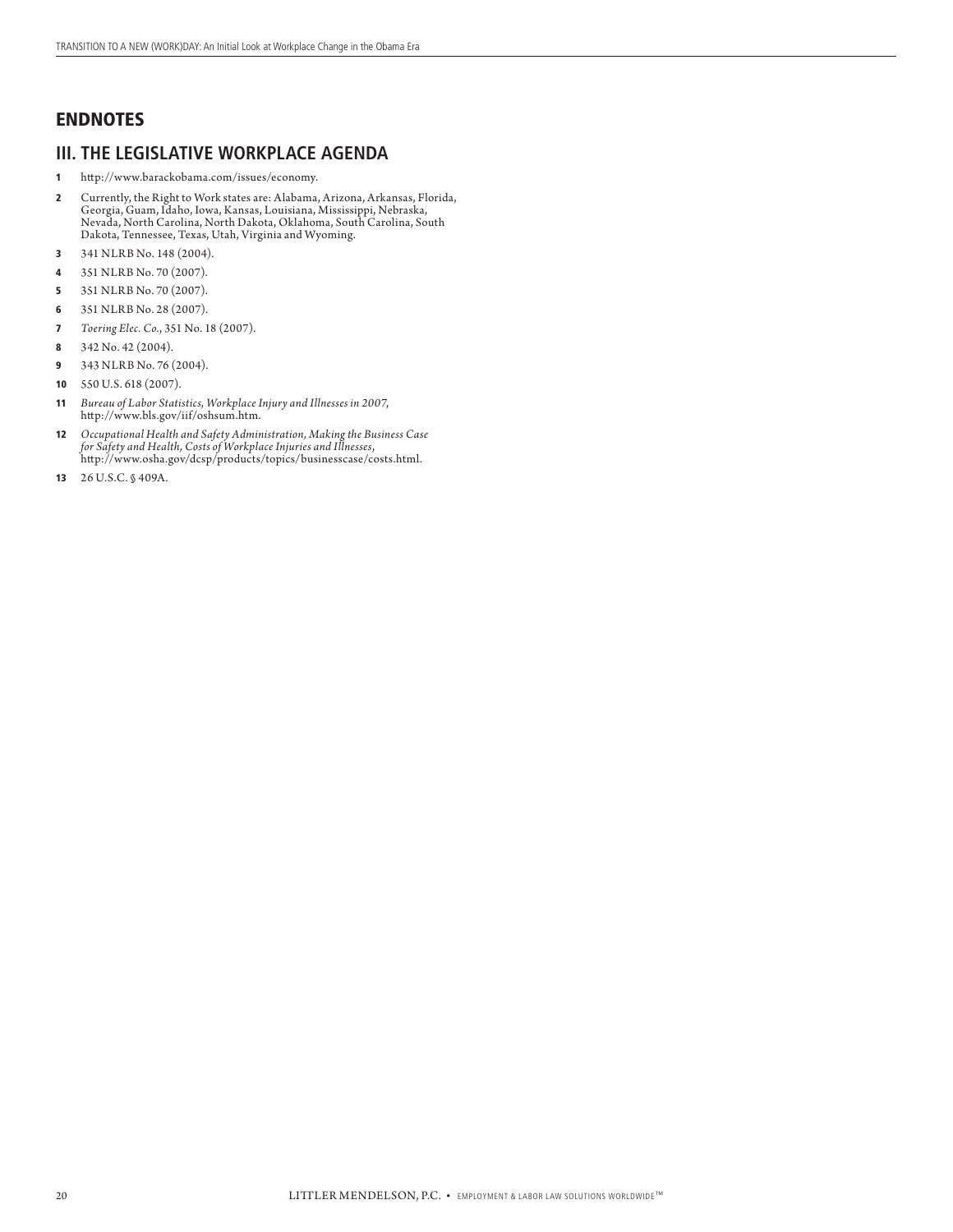# Littler Mendelson Offices

**Atlanta, GA**  404.233.0330

**Birmingham, AL**  205.421.4700

**Boston, MA**  617.378.6000

**Charlotte, NC**  704.972.7000

**Chicago, IL**  312.372.5520

**Cleveland, OH**  216.696.7600

**Columbia, SC**  803.231.2500

**Columbus, OH**  614.463.4201

**Dallas, TX**  214.880.8100

**Denver, CO**  303.629.6200

**Detroit, MI\***  313.446.6400

**Fresno, CA**  559.244.7500

**Houston, TX**  713.951.9400

**Indianapolis, IN**  317.287.3600

**Irvine, CA**  949.705.3000

**Kansas City, MO**  816.448.3558

**Las Vegas, NV**  702.862.8800

**Los Angeles, CA**  310.553.0308

**Melville, NY**  631.293.4525

**Miami, FL**  305.400.7500

**Minneapolis, MN**  612.630.1000

**Mobile, AL**  251.432.2477

**Newark, NJ**  973.848.4700

**New Haven, CT**  203.974.8700

**New York, NY**  212.583.9600

**Northwest Arkansas**  479.582.6100

**Orlando, FL**  407.393.2900

**Philadelphia, PA**  267.402.3000

**Phoenix, AZ** 602.474.3600

**Pittsburgh, PA**  412.201.7600

**Portland, OR**  503.221.0309

**Providence, RI**  401.824.2500

**Reno, NV**  775.348.4888

**Sacramento, CA**  916.830.7200

**St. Louis, MO**  314.432.4797

**San Diego, CA**  619.232.0441

**San Francisco, CA**  415.433.1940

**San Jose, CA**  408.998.4150

**Santa Maria, CA**  805.934.5770

**Seattle, WA**  206.623.3300

**Stamford, CT** 203.564.1449

**Stockton, CA**  209.472.7944

**Tysons Corner, VA**  703.442.8425

**Walnut Creek, CA**  925.932.2468

**Washington, D.C.**  202.842.3400